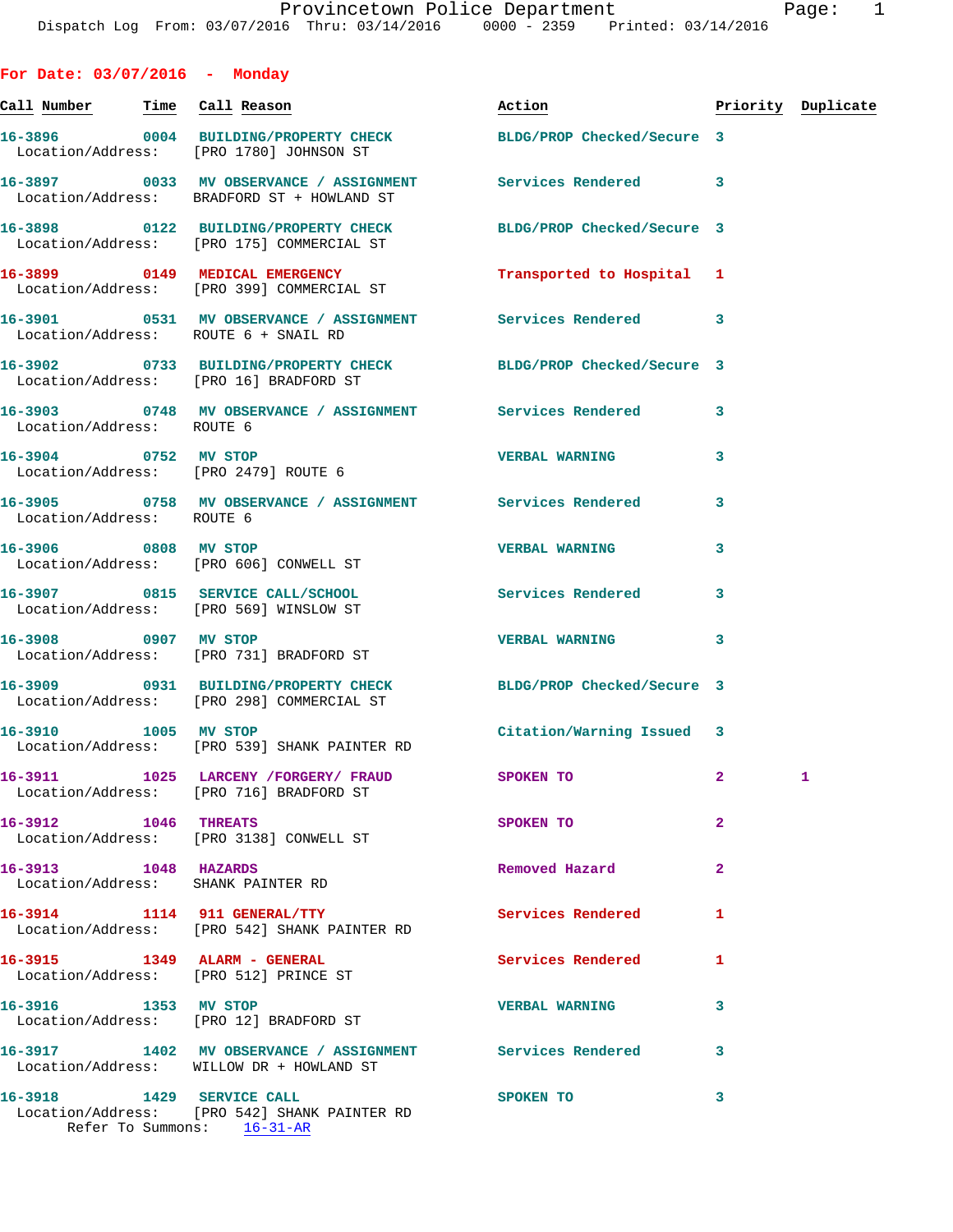Dispatch Log From: 03/07/2016 Thru: 03/14/2016 0000 - 2359 Printed: 03/14/2016 **16-3919 1451 VERBAL BRAKE LIGHT VERBAL WARNING 3**  Location/Address: CARVER ST + BRADFORD ST **16-3920 1455 AT SCHOOL Services Rendered 3**  Location/Address: [PRO 569] WINSLOW ST **16-3921 1504 BUILDING/PROPERTY CHECK BLDG/PROP Checked/Secure 3**  Location/Address: [PRO 1778] SHANK PAINTER RD 16-3922 1523 PARK, WALK & TALK **Services Rendered** 2 Location/Address: [PRO 105] COMMERCIAL ST **16-3923 1605 FIREARMS / WEAPONS Could Not Locate 2**  Location/Address: [PRO 439] COMMERCIAL ST **16-3924 1657 MV OBSERVANCE / ASSIGNMENT Services Rendered 3**  Location/Address: [PRO 94] BRADFORD ST **16-3925 1708 VERBAL PLATE VIOLATION VERBAL WARNING 3**  Location/Address: [PRO 3195] COMMERCIAL ST **16-3926 1741 BUILDING/PROPERTY CHECK BLDG/PROP Checked/Secure 3**  Location/Address: [PRO 2194] COMMERCIAL ST **16-3927 1746 VERBAL SPEED VERBAL WARNING 3**  Location/Address: STANDISH ST + BRADFORD ST **16-3928 1822 MV OBSERVANCE / ASSIGNMENT Services Rendered 3**  Location/Address: [PRO 2521] ROUTE 6 **16-3929 1830 BUILDING/PROPERTY CHECK BLDG/PROP Checked/Secure 3**  Location/Address: [PRO 564] BAYBERRY AVE **16-3930 1839 BUILDING/PROPERTY CHECK BLDG/PROP Checked/Secure 3**  Location/Address: [PRO 530] SHANK PAINTER RD **16-3931 1914 FOLLOW UP SPOKEN TO 2**<br> **16-3931** 1914 **IOCALIA SEANE SEANE AREAD SPOKEN TO** [PRO 542] SHANK PAINTER RD **16-3932 1942 INVESTIGATION Services Rendered 3**  Location/Address: [PRO 542] SHANK PAINTER RD **16-3934 2028 BUILDING/PROPERTY CHECK BLDG/PROP Checked/Secure 3**  Location/Address: [PRO 175] COMMERCIAL ST **16-3935 2038 BAR CHECK Services Rendered 2**  Location/Address: [PRO 221] COMMERCIAL ST **16-3936 2046 BUILDING/PROPERTY CHECK BLDG/PROP Checked/Secure 3**  Location/Address: [PRO 182] COMMERCIAL ST **16-3937 2050 BAR CHECK Services Rendered 2**  Location/Address: [PRO 3117] COMMERCIAL ST **16-3938 2135 MV OBSERVANCE / ASSIGNMENT Services Rendered 3**  Location/Address: [PRO 2577] BRADFORD ST **16-3940 2136 BUILDING/PROPERTY CHECK BLDG/PROP Checked/Secure 3**  Location/Address: [PRO 526] RYDER ST EXT **16-3939 2137 MV OBSERVANCE / ASSIGNMENT Services Rendered 3**  Location/Address: [PRO 2521] ROUTE 6 **16-3941 2202 VERBAL SPEED VERBAL WARNING 3**  Location/Address: CENTER ST + BRADFORD ST **16-3942 2214 BUILDING/PROPERTY CHECK BLDG/PROP Checked/Secure 3**  Location/Address: [PRO 306] COMMERCIAL ST **16-3943 2248 LOBBY TRAFFIC Services Rendered 3 13**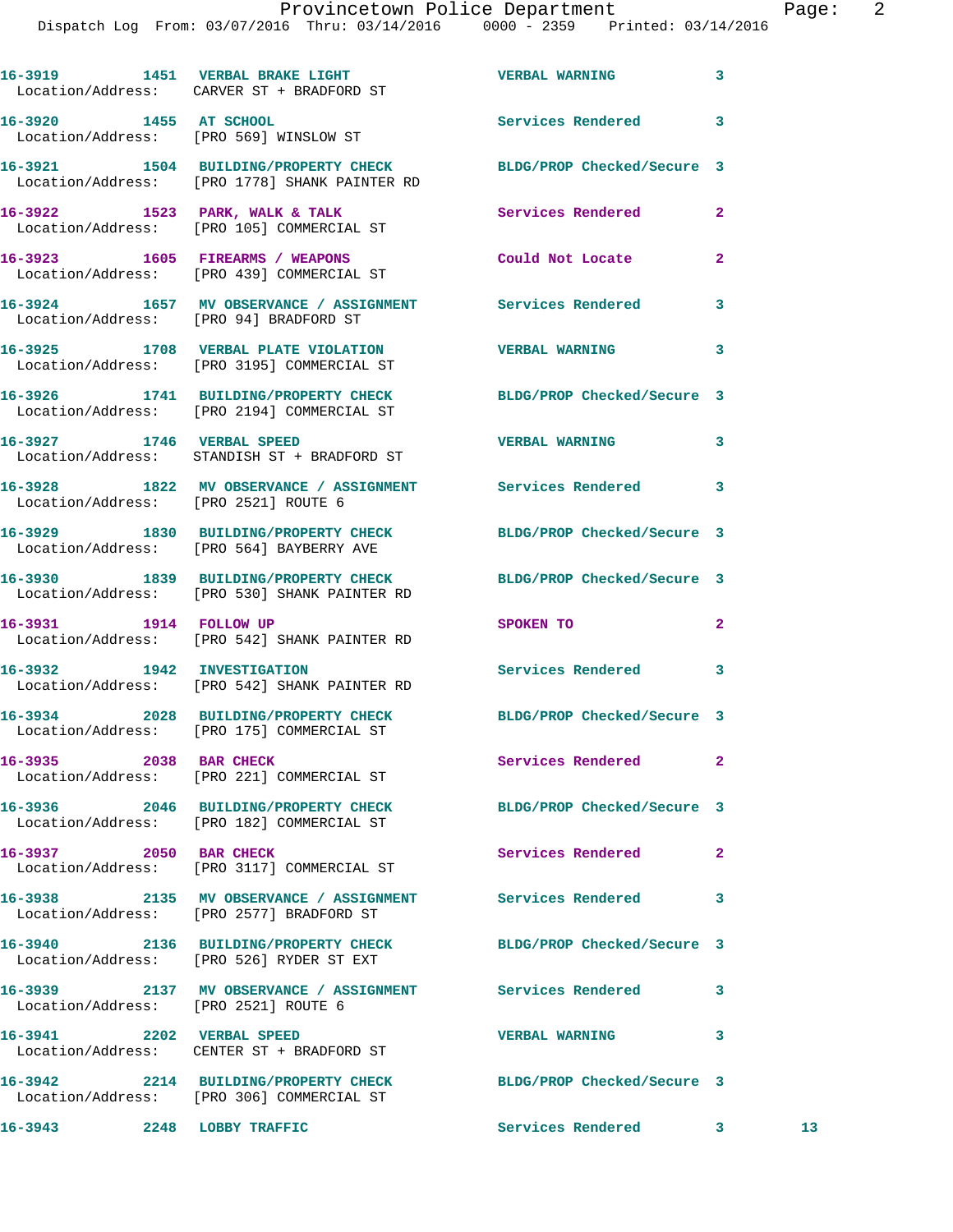|                                        |                                                                                                                 | Provincetown Police Department | Page: 3 |
|----------------------------------------|-----------------------------------------------------------------------------------------------------------------|--------------------------------|---------|
|                                        | Dispatch Log From: 03/07/2016 Thru: 03/14/2016 0000 - 2359 Printed: 03/14/2016                                  |                                |         |
|                                        | Location/Address: [PRO 542] SHANK PAINTER RD                                                                    |                                |         |
| Location/Address: ROUTE 6 + SNAIL RD   | 16-3944 2316 MV OBSERVANCE / ASSIGNMENT Services Rendered 3                                                     |                                |         |
|                                        | 16-3945 2349 BUILDING/PROPERTY CHECK BLDG/PROP Checked/Secure 3<br>Location/Address: [PRO 105] COMMERCIAL ST    |                                |         |
| For Date: $03/08/2016$ - Tuesday       |                                                                                                                 |                                |         |
|                                        | 16-3946 0017 BUILDING/PROPERTY CHECK BLDG/PROP Checked/Secure 3<br>Location/Address: [PRO 440] HARRY KEMP WAY   |                                |         |
|                                        | 16-3947 0019 BUILDING/PROPERTY CHECK BLDG/PROP Checked/Secure 3<br>Location/Address: [PRO 447] JEROME SMITH RD  |                                |         |
| Location/Address: [PRO 94] BRADFORD ST | 16-3948 0039 MV OBSERVANCE / ASSIGNMENT Services Rendered 3                                                     |                                |         |
|                                        | 16-3949 0141 BUILDING/PROPERTY CHECK Services Rendered 3<br>Location/Address: [PRO 564] BAYBERRY AVE            |                                |         |
|                                        | 16-3950 0153 MV OBSERVANCE / ASSIGNMENT Services Rendered 3<br>Location/Address: [PRO 595] BRADFORD ST          |                                |         |
|                                        | 16-3951 0208 BUILDING/PROPERTY CHECK BLDG/PROP Checked/Secure 3<br>Location/Address: [PRO 519] RACE POINT RD    |                                |         |
|                                        | 16-3952 0225 BUILDING/PROPERTY CHECK<br>Location/Address: [PRO 530] SHANK PAINTER RD                            | BLDG/PROP Checked/Secure 3     |         |
|                                        | 16-3953 0331 BUILDING/PROPERTY CHECK<br>Location/Address: [PRO 1638] COMMERCIAL ST                              | BLDG/PROP Checked/Secure 3     |         |
|                                        | 16-3954 0507 BUILDING/PROPERTY CHECK BLDG/PROP Checked/Secure 3<br>Location/Address: [PRO 2898] JEROME SMITH RD |                                |         |
| Location/Address: ROUTE 6 + SNAIL RD   | 16-3955 0509 MV OBSERVANCE / ASSIGNMENT Services Rendered 3                                                     |                                |         |
|                                        | 16-3956 0517 MV OBSERVANCE / ASSIGNMENT Services Rendered 3<br>Location/Address: ROUTE 6 + HOWLAND ST           |                                |         |
|                                        | 16-3957 0521 TTY TEST CALL<br>Location/Address: [PRO 542] SHANK PAINTER RD                                      | Services Rendered 1            |         |
|                                        | 16-3958 0604 BUILDING/PROPERTY CHECK BLDG/PROP Checked/Secure 3<br>Location/Address: [PRO 3259] MACMILLAN WHARF |                                |         |
|                                        | 16-3959 0613 BUILDING/PROPERTY CHECK Services Rendered 3<br>Location/Address: [PRO 75] CAPTAIN BERTIES WAY      |                                |         |
| Location/Address: [PRO 521] ROUTE 6    | 16-3960 0743 MV OBSERVANCE / ASSIGNMENT Services Rendered 3                                                     |                                |         |
|                                        | 16-3961 0749 BUILDING/PROPERTY CHECK BLDG/PROP Checked/Secure 3<br>Location/Address: [PRO 2540] RACE POINT RD   |                                |         |
|                                        | 16-3962 0755 MV STOP<br>Location/Address: ROUTE 6 + SANDY HILL LN                                               | VERBAL WARNING 3               |         |
| Location/Address: [PRO 3287] ROUTE 6   | 16-3963 0814 BUILDING/PROPERTY CHECK BLDG/PROP Checked/Secure 3                                                 |                                |         |
|                                        | 16-3964 0816 SERVICE CALL/SCHOOL<br>Location/Address: [PRO 569] WINSLOW ST                                      | Services Rendered 3            |         |
|                                        | 16-3965 0835 BUILDING/PROPERTY CHECK BLDG/PROP Checked/Secure 3<br>Location/Address: [PRO 2494] BRADFORD ST     |                                |         |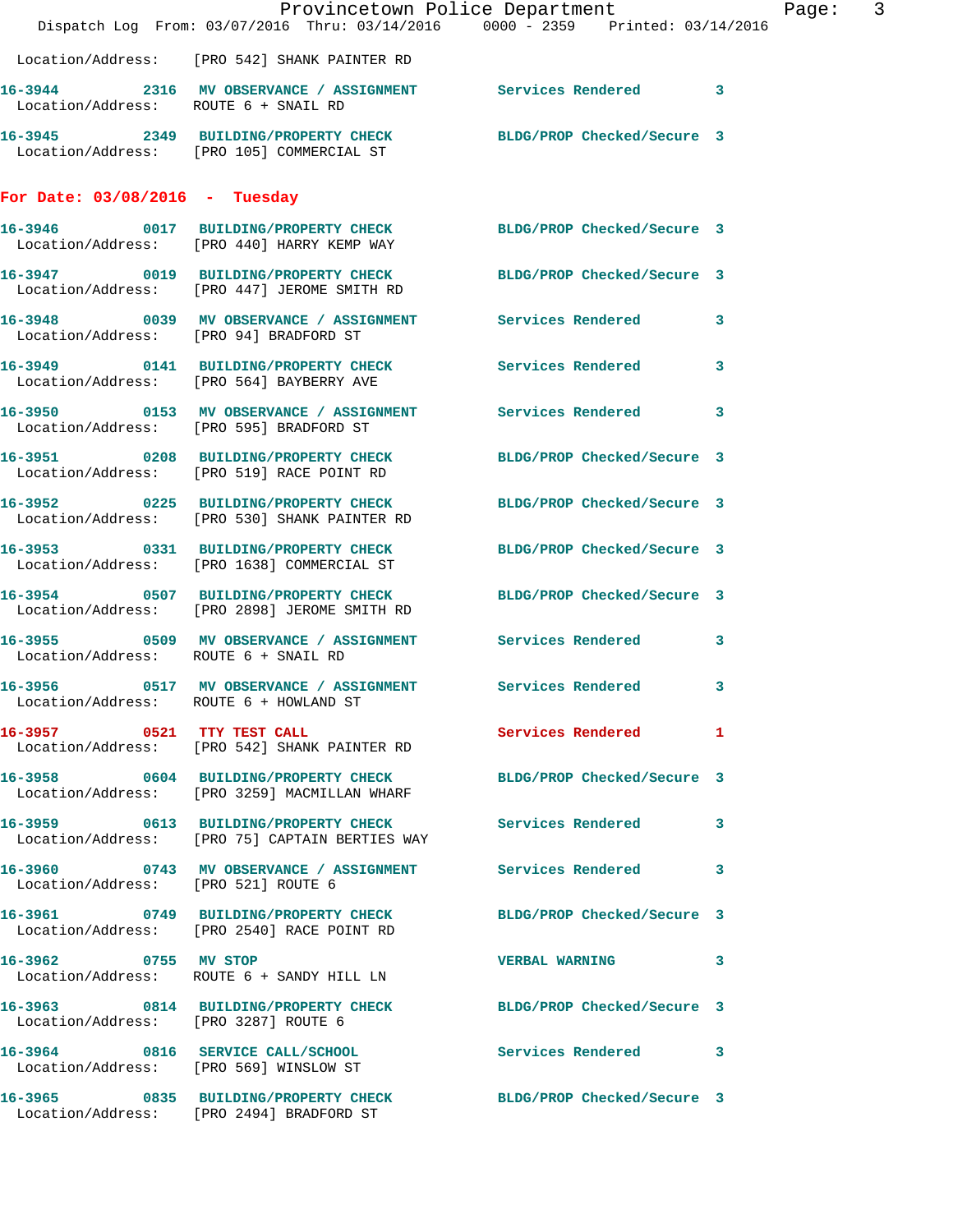|                                                              | Dispatch Log From: 03/07/2016 Thru: 03/14/2016 0000 - 2359 Printed: 03/14/2016                                   | Provincetown Police Department                                                  |                | Page: 4 |  |
|--------------------------------------------------------------|------------------------------------------------------------------------------------------------------------------|---------------------------------------------------------------------------------|----------------|---------|--|
|                                                              | 16-3966 0837 MV STOP<br>Location/Address: [PRO 55] BRADFORD ST                                                   | <b>VERBAL WARNING</b>                                                           | 3              |         |  |
| Location/Address: [PRO 3440] ROUTE 6                         | 16-3967 0843 MV OBSERVANCE / ASSIGNMENT Services Rendered 3                                                      |                                                                                 |                |         |  |
|                                                              | 16-3968 0853 MV STOP<br>Location/Address: BRADFORD ST + CARVER ST                                                | <b>VERBAL WARNING</b>                                                           | 3              |         |  |
| Location/Address: [PRO 2513] ROUTE 6                         | 16-3969 0859 MV STOP                                                                                             | <b>VERBAL WARNING</b>                                                           | 3              |         |  |
|                                                              | 16-3970 0908 FOLLOW UP<br>Location/Address: [PRO 542] SHANK PAINTER RD                                           | Services Rendered                                                               | $\overline{2}$ |         |  |
| Refer To Arrest: 16-34-AR                                    | 16-3971 0912 MV STOP<br>Location/Address: [PRO 3670] SHANK PAINTER RD                                            | Arrest(s) Made                                                                  | 3              |         |  |
| Location/Address: [PRO 571] ALDEN ST                         | 16-3972 0927 BUILDING/PROPERTY CHECK BLDG/PROP Checked/Secure 3                                                  |                                                                                 |                |         |  |
|                                                              | 16-3974 1147 FOLLOW UP<br>Location/Address: [PRO 2909] COMMERCIAL ST                                             | SPOKEN TO AND TO A STRUCK TO A THING OF THE STRUCK OF THE STRUCK OF THE STRUCK. | $\overline{2}$ |         |  |
|                                                              | 16-3975 1201 BUILDING/PROPERTY CHECK BLDG/PROP Checked/Secure 3<br>Location/Address: [PRO 564] BAYBERRY AVE      |                                                                                 |                |         |  |
|                                                              | 16-3976 1203 BIKE GENERAL/ABANDONED Services Rendered 2<br>Location/Address: [PRO 2577] BRADFORD ST              |                                                                                 |                |         |  |
| 16-3977 1219 MV STOP                                         | Location/Address: [PRO 3004] BRADFORD ST                                                                         | Citation/Warning Issued 3                                                       |                |         |  |
| Location/Address: ROUTE 6 + HOWLAND ST                       | 16-3978 1240 MV OBSERVANCE / ASSIGNMENT Services Rendered 3                                                      |                                                                                 |                |         |  |
| 16-3979 1251 MV STOP                                         | Location/Address: [PRO 2479] ROUTE 6                                                                             | <b>VERBAL WARNING</b>                                                           | 3              |         |  |
| 16-3980 1304 MV STOP<br>Location/Address: [PRO 2479] ROUTE 6 |                                                                                                                  | <b>VERBAL WARNING</b>                                                           | 3              |         |  |
| 16-3982 1421 MV STOP                                         | Location/Address: [PRO 606] CONWELL ST                                                                           | <b>VERBAL WARNING</b>                                                           | 3              |         |  |
|                                                              | 16-3983 1430 BUILDING/PROPERTY CHECK BLDG/PROP Checked/Secure 3<br>Location/Address: [PRO 2500] COMMERCIAL ST    |                                                                                 |                |         |  |
| 16-3984 1524 FOLLOW UP                                       | Location/Address: [PRO 542] SHANK PAINTER RD                                                                     | Services Rendered 2                                                             |                |         |  |
| 16-3985 1642 COMPLAINT                                       | Location/Address: ROUTE 6 + CONWELL ST                                                                           | Services Rendered 3                                                             |                | 1       |  |
|                                                              | 16-3986 1706 BUILDING/PROPERTY CHECK BLDG/PROP Checked/Secure 3<br>Location/Address: [PRO 1778] SHANK PAINTER RD |                                                                                 |                |         |  |
|                                                              | 16-3987 1741 PARK, WALK & TALK<br>Location/Address: [PRO 105] COMMERCIAL ST                                      | Services Rendered                                                               | $\mathbf{2}$   |         |  |
| 16-3988 1830 911 GENERAL                                     | Location/Address: [PRO 542] SHANK PAINTER RD                                                                     | Services Rendered 1                                                             |                |         |  |
|                                                              | 16-3989 1831 BUILDING/PROPERTY CHECK<br>Location/Address: [PRO 530] SHANK PAINTER RD                             | BLDG/PROP Checked/Secure 3                                                      |                |         |  |
|                                                              | 16-3990 1835 BUILDING/PROPERTY CHECK<br>Location/Address: [PRO 447] JEROME SMITH RD                              | BLDG/PROP Checked/Secure 3                                                      |                |         |  |
| 16-3991                                                      | 1842 BUILDING/PROPERTY CHECK                                                                                     | BLDG/PROP Checked/Secure 3                                                      |                |         |  |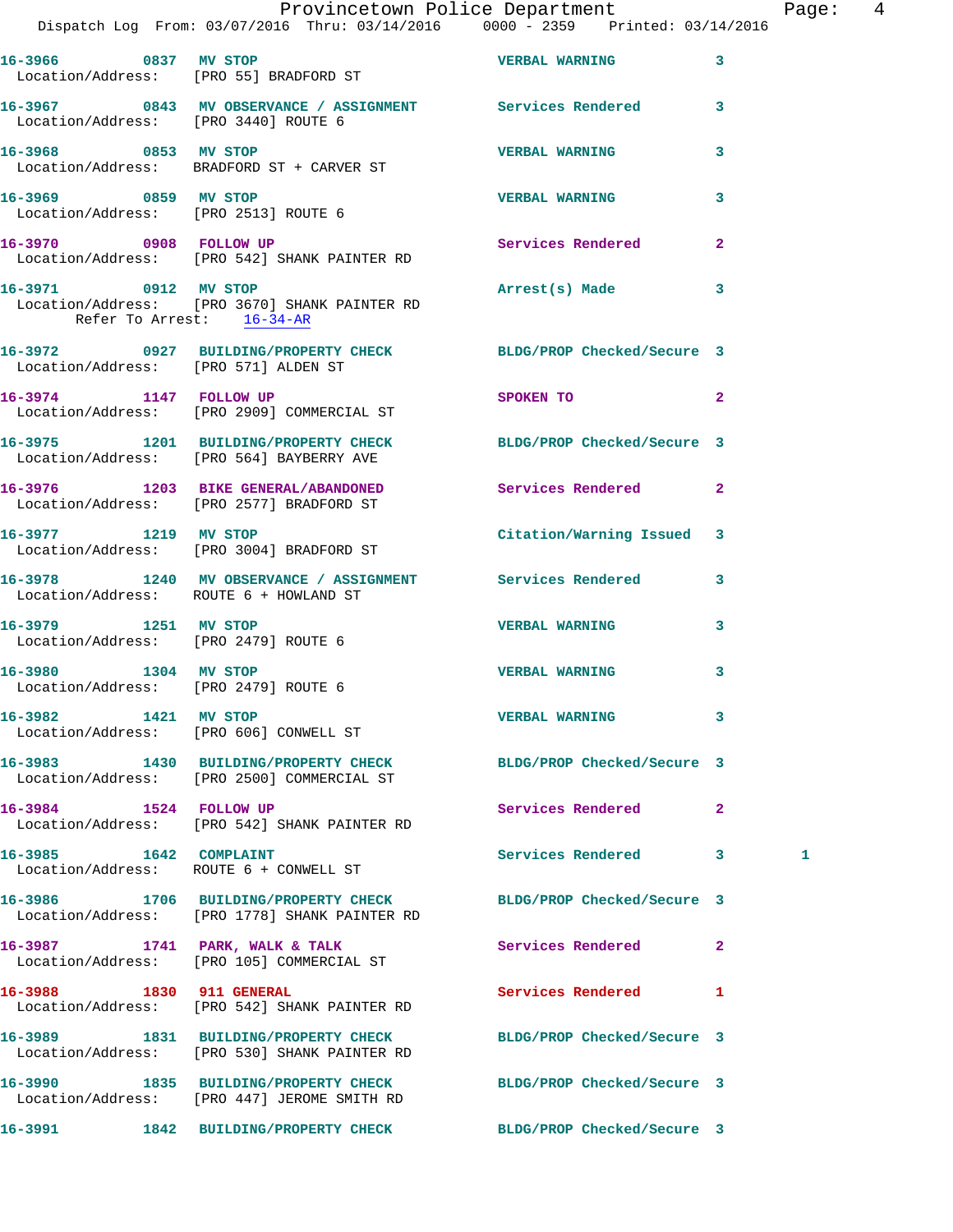|                                                              | Dispatch Log From: 03/07/2016 Thru: 03/14/2016 0000 - 2359 Printed: 03/14/2016                                      | Provincetown Police Department |              | Page: 5 |  |
|--------------------------------------------------------------|---------------------------------------------------------------------------------------------------------------------|--------------------------------|--------------|---------|--|
|                                                              | Location/Address: [PRO 3033] COMMERCIAL ST                                                                          |                                |              |         |  |
|                                                              | 16-3992 1843 BAR CHECK<br>Location/Address: [PRO 484] MASONIC PL                                                    | Services Rendered 2            |              |         |  |
|                                                              | 16-3993 1847 BAR CHECK<br>Location/Address: [PRO 399] COMMERCIAL ST                                                 | No Action Required             | $\mathbf{2}$ |         |  |
|                                                              | 16-3994 1905 MV OBSERVANCE / ASSIGNMENT Services Rendered 3<br>Location/Address: HOWLAND ST + BRADFORD ST           |                                |              |         |  |
|                                                              | 16-3995 1926 LOST/FOUND KNIFE<br>Location/Address: [PRO 3303] STANDISH ST                                           | Services Rendered 3            |              |         |  |
|                                                              | 16-3996 1943 BUILDING/PROPERTY CHECK BLDG/PROP Checked/Secure 3<br>Location/Address: [PRO 3609] COMMERCIAL ST       |                                |              |         |  |
|                                                              | 16-3997 2010 BUILDING/PROPERTY CHECK BLDG/PROP Checked/Secure 3<br>Location/Address: [PRO 1646] WINSLOW ST          |                                |              |         |  |
| Location/Address: [PRO 2521] ROUTE 6                         | 16-3998 2022 MV OBSERVANCE / ASSIGNMENT Services Rendered 3                                                         |                                |              |         |  |
| Location/Address: SHANK PAINTER RD                           | 16-3999 2031 MV OBSERVANCE / ASSIGNMENT Services Rendered 3                                                         |                                |              |         |  |
| 16-4000 2041 MV STOP<br>Location/Address: ROUTE 6 + SNAIL RD |                                                                                                                     | VERBAL WARNING 3               |              |         |  |
|                                                              | 16-4001 2054 MV DISABLED<br>Location/Address: BRADFORD ST + WASHINGTON AVE                                          | Services Rendered 2            |              |         |  |
| Location/Address: [PRO 33] BRADFORD ST                       | 16-4002 2057 BUILDING/PROPERTY CHECK BLDG/PROP Checked/Secure 3                                                     |                                |              |         |  |
|                                                              | 16-4004 2117 MEDICAL EMERGENCY<br>Location/Address: WASHINGTON AVE + BRADFORD ST                                    | Transported to Hospital 1      |              |         |  |
|                                                              | 16-4005 2119 BUILDING/PROPERTY CHECK BLDG/PROP Checked/Secure 3<br>Location/Address: [PRO 175] COMMERCIAL ST        |                                |              |         |  |
| 16-4006                                                      | 2137 BUILDING/PROPERTY CHECK BLDG/PROP Checked/Secure 3<br>Location/Address: [PRO 1638] COMMERCIAL ST               |                                |              |         |  |
|                                                              | 16-4007 2153 MV OBSERVANCE / ASSIGNMENT No Action Required 3<br>Location/Address: [PRO 2577] BRADFORD ST            |                                |              |         |  |
|                                                              | 16-4009 2157 BUILDING/PROPERTY CHECK<br>Location/Address: [PRO 564] BAYBERRY AVE                                    | BLDG/PROP Checked/Secure 3     |              |         |  |
|                                                              | 16-4010 2206 BUILDING/PROPERTY CHECK BLDG/PROP Checked/Secure 3<br>Location/Address: [PRO 2543] MACMILLAN WHARF     |                                |              |         |  |
|                                                              | 16-4011 2221 BUILDING/PROPERTY CHECK<br>Location/Address: [PRO 2483] COMMERCIAL ST                                  | Services Rendered 3            |              |         |  |
|                                                              | 16-4012 2247 LOBBY TRAFFIC<br>Location/Address: [PRO 542] SHANK PAINTER RD                                          | Services Rendered 3            |              | 15      |  |
|                                                              | 16-4013 2323 BUILDING/PROPERTY CHECK BLDG/PROP Checked/Secure 3<br>Location/Address: [PRO 488] MAYFLOWER ST         |                                |              |         |  |
| Location/Address: ROUTE 6                                    | 16-4014 2324 MV OBSERVANCE / ASSIGNMENT Services Rendered                                                           |                                | 3            |         |  |
|                                                              | 16-4015 2334 PARK, WALK & TALK 2008 Services Rendered<br>Location/Address: [PRO 539] SHANK PAINTER RD               |                                | $\mathbf{2}$ |         |  |
|                                                              | 16-4016 2353 MV OBSERVANCE / ASSIGNMENT Services Rendered 3<br>Location/Address: JEROME SMITH RD + SHANK PAINTER RD |                                |              |         |  |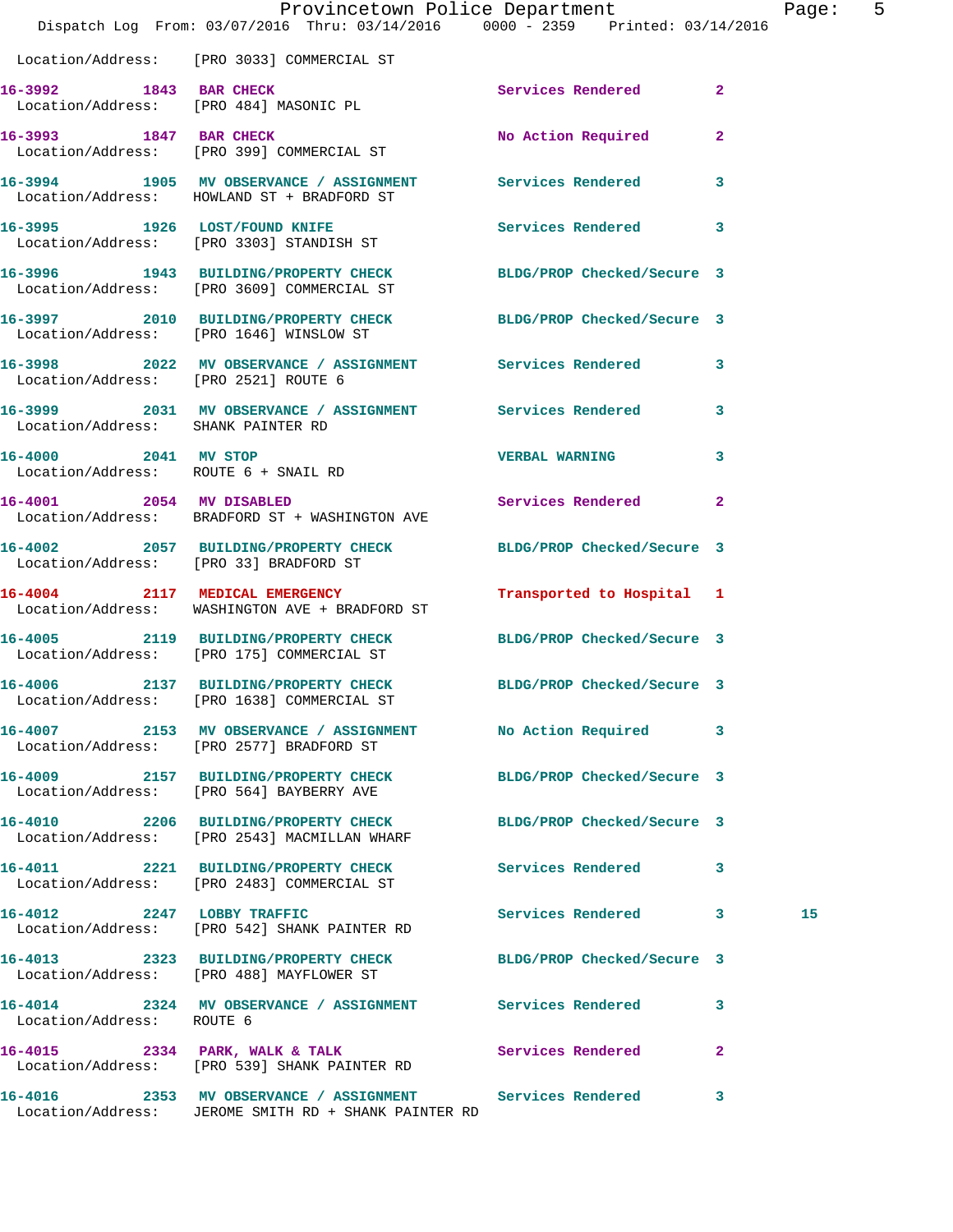|                                                                 | 16-4017 2354 BUILDING/PROPERTY CHECK<br>Location/Address: [PRO 306] COMMERCIAL ST                                             | BLDG/PROP Checked/Secure 3 |              |
|-----------------------------------------------------------------|-------------------------------------------------------------------------------------------------------------------------------|----------------------------|--------------|
| For Date: $03/09/2016$ - Wednesday                              |                                                                                                                               |                            |              |
| Location/Address: [PRO 569] WINSLOW ST                          | 16-4018 0018 BUILDING/PROPERTY CHECK                                                                                          | BLDG/PROP Checked/Secure 3 |              |
|                                                                 | 16-4020 0023 BUILDING/PROPERTY CHECK<br>Location/Address: [PRO 3033] COMMERCIAL ST                                            | BLDG/PROP Checked/Secure 3 |              |
|                                                                 | 16-4019 0025 BUILDING/PROPERTY CHECK<br>Location/Address: [PRO 519] RACE POINT RD                                             | BLDG/PROP Checked/Secure 3 |              |
|                                                                 | Location/Address: [PRO 3231] BRADFORD ST                                                                                      |                            | 3            |
| 16-4023 0038 BAR CHECK                                          | Location/Address: [PRO 3443] COMMERCIAL ST                                                                                    | Services Rendered          | $\mathbf{2}$ |
|                                                                 | 16-4024 0105 BUILDING/PROPERTY CHECK<br>Location/Address: [PRO 3259] MACMILLAN WHARF                                          | <b>Services Rendered</b>   | 3            |
| Location/Address: [PRO 94] BRADFORD ST                          | 16-4025   0115 MV OBSERVANCE / ASSIGNMENT   Services Rendered                                                                 |                            | 3            |
|                                                                 | 16-4026 0127 BUILDING/PROPERTY CHECK<br>Location/Address: [PRO 564] BAYBERRY AVE                                              | Services Rendered          | 3            |
|                                                                 | 16-4027 0144 BUILDING/PROPERTY CHECK<br>Location/Address: [PRO 182] COMMERCIAL ST                                             | BLDG/PROP Checked/Secure 3 |              |
|                                                                 | 16-4028 0202 BUILDING/PROPERTY CHECK<br>Location/Address: [PRO 106] COMMERCIAL ST                                             | <b>Services Rendered</b>   | $\mathbf{3}$ |
|                                                                 | 16-4029 0209 BUILDING/PROPERTY CHECK<br>Location/Address: [PRO 545] SHANK PAINTER RD                                          | BLDG/PROP Checked/Secure 3 |              |
| 16-4030 0241 MV DISABLED<br>Location/Address: [PRO 521] ROUTE 6 |                                                                                                                               | Services Rendered 2        |              |
|                                                                 | 16-4031 0252 BUILDING/PROPERTY CHECK<br>Location/Address: [PRO 433] RYDER ST EXT                                              | Services Rendered          | 3            |
|                                                                 | 16-4032 0308 BUILDING/PROPERTY CHECK<br>Location/Address: [PRO 1638] COMMERCIAL ST                                            | BLDG/PROP Checked/Secure 3 |              |
| 16-4033 0317 ALARM - FIRE                                       | Location/Address: [PRO 3977] AUNT SUKEYS WAY                                                                                  | Services Rendered 1        |              |
| 16-4034 0322 DISTURBANCE                                        | Location/Address: [PRO 1341] COMMERCIAL ST                                                                                    | Unfounded                  | $\mathbf{1}$ |
|                                                                 | 16-4035 0335 BLDG CHECK/OPEN DOOR<br>Location/Address: [PRO 1626] COMMERCIAL ST                                               | BLDG/PROP Checked/Secure 3 |              |
|                                                                 | 16-4036  0354 BUILDING/PROPERTY CHECK BLDG/PROP Checked/Secure 3<br>Location/Address: [PRO 516] RACE POINT RD                 |                            |              |
|                                                                 | 16-4037 0354 BUILDING/PROPERTY CHECK Services Rendered 3<br>Location/Address: [PRO 75] CAPTAIN BERTIES WAY                    |                            |              |
|                                                                 | 16-4038 0518 BUILDING/PROPERTY CHECK<br>Location/Address: [PRO 3609] COMMERCIAL ST                                            | BLDG/PROP Checked/Secure 3 |              |
| Location/Address: [PRO 2513] ROUTE 6                            |                                                                                                                               |                            |              |
|                                                                 | 16-4040       0546   MV OBSERVANCE / ASSIGNMENT      Services Rendered      3<br>Location/Address: HIGH POLE HL + BRADFORD ST |                            |              |
|                                                                 |                                                                                                                               |                            |              |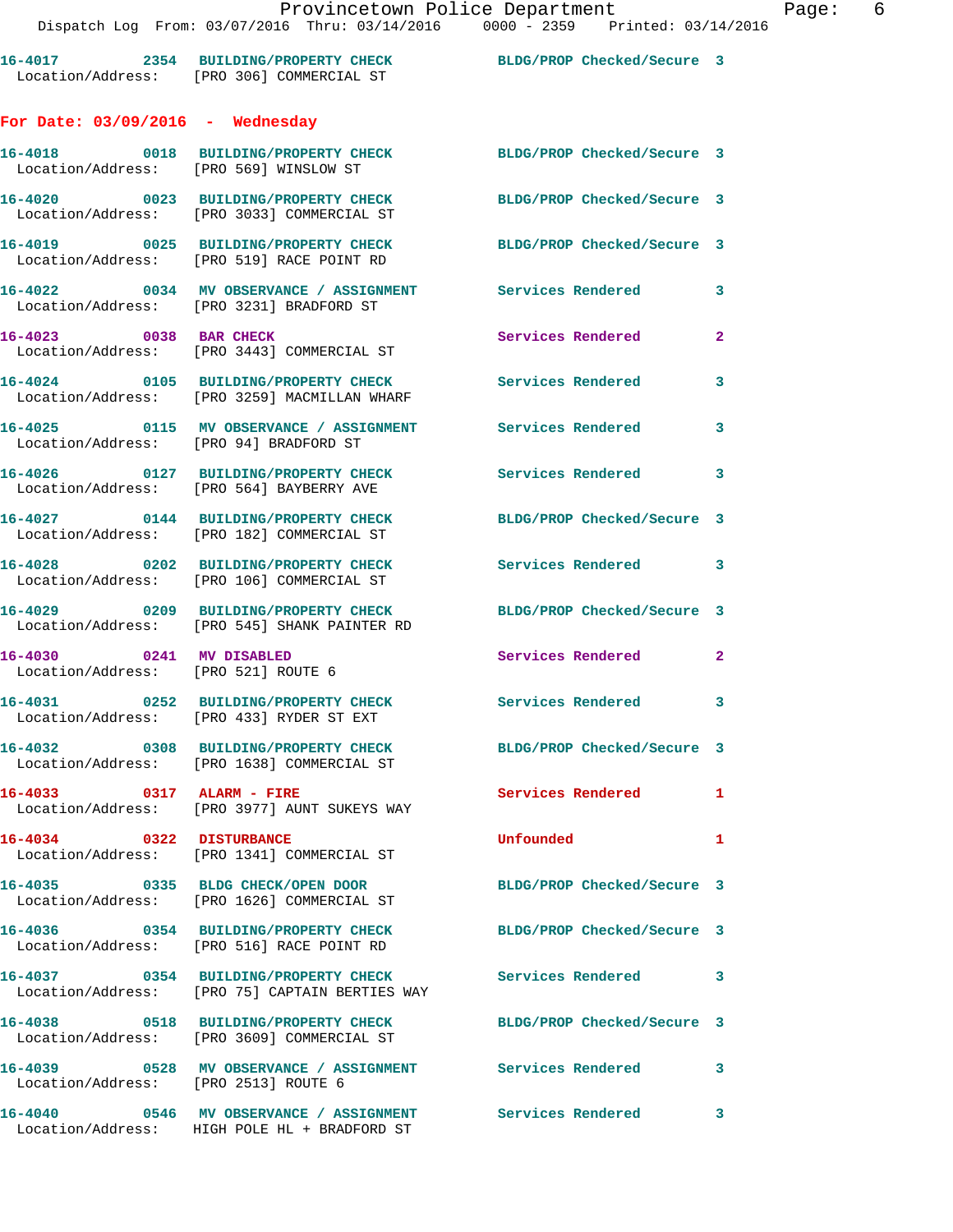**16-4042 0559 MV STOP VERBAL WARNING 3**  Location/Address: SHANK PAINTER RD + PROVINCE RD **16-4043 0600 PANIC ALARM False Alarm 1**  Location/Address: [PRO 440] HARRY KEMP WAY **16-4044 0738 ANIMAL CALL/PET PANTRY Services Rendered 2**  Location/Address: [PRO 3296] SHANK PAINTER RD **16-4045 0743 BUILDING/PROPERTY CHECK BLDG/PROP Checked/Secure 3**  Location/Address: [PRO 16] BRADFORD ST **16-4046 0813 SERVICE CALL/SCHOOL Services Rendered 3**  Location/Address: [PRO 569] WINSLOW ST **16-4047 0859 ANIMAL CALL Citation/Warning Issued 2**  Location/Address: [PRO 729] BRADFORD ST **16-4048 0904 MV OBSERVANCE / ASSIGNMENT Services Rendered 3**  Location/Address: BRADFORD ST + STANDISH ST **16-4049 0914 COMPLAINT/CONSTRUCTION DEBRIS Services Rendered 3**  Location/Address: [PRO 2114] WASHINGTON AVE + COMMERCIAL ST **16-4050 0934 ANIMAL CALL/PET PANTRY Services Rendered 2**  Location/Address: [PRO 2474] BRADFORD ST **16-4051 0943 ANIMAL CALL/POSTING Services Rendered 2**  Location/Address: [PRO 2474] BRADFORD ST **16-4052 0955 MV OBSERVANCE / ASSIGNMENT Services Rendered 3**  Location/Address: [PRO 2513] ROUTE 6 **16-4053 1002 ANIMAL CALL/PET PANTRY Services Rendered 2**  Location/Address: [PRO 488] MAYFLOWER ST **16-4054 1014 SERVICE CALL/BAG OF TRASH Services Rendered 3**  Location/Address: [PRO 2518] ROUTE 6 **16-4056 1029 ASSIST CITIZEN Services Rendered 3**  Location/Address: [PRO 1115] STANDISH ST **16-4057 1149 MV ACCIDENT Services Rendered 1**  Location/Address: [PRO 2362] BRADFORD ST Refer To Accident: 16-8-AC **16-4058 1155 MEDICAL EMERGENCY/D.O.T. Transported to Hospital 1**  Location/Address: [PRO 3222] ALDEN ST **16-4059 1206 MEDICAL EMERGENCY/CODE 99 Transported to Hospital 1** 

 Location/Address: [PRO 3222] ALDEN ST 16-4061 1322 PARK, WALK & TALK **Services Rendered** 2 Location/Address: [PRO 516] RACE POINT RD **16-4062 1416 BUILDING/PROPERTY CHECK BLDG/PROP Checked/Secure 3**  Location/Address: [PRO 1780] JOHNSON ST **16-4063 1450 SERVICE CALL/SCHOOL Services Rendered 3**  Location/Address: [PRO 569] WINSLOW ST **16-4064 1509 BUILDING/PROPERTY CHECK BLDG/PROP Checked/Secure 3**  Location/Address: [PRO 16] BRADFORD ST **16-4065 1518 PARK, WALK & TALK Services Rendered 2** 

Location/Address: [PRO 3259] MACMILLAN WHARF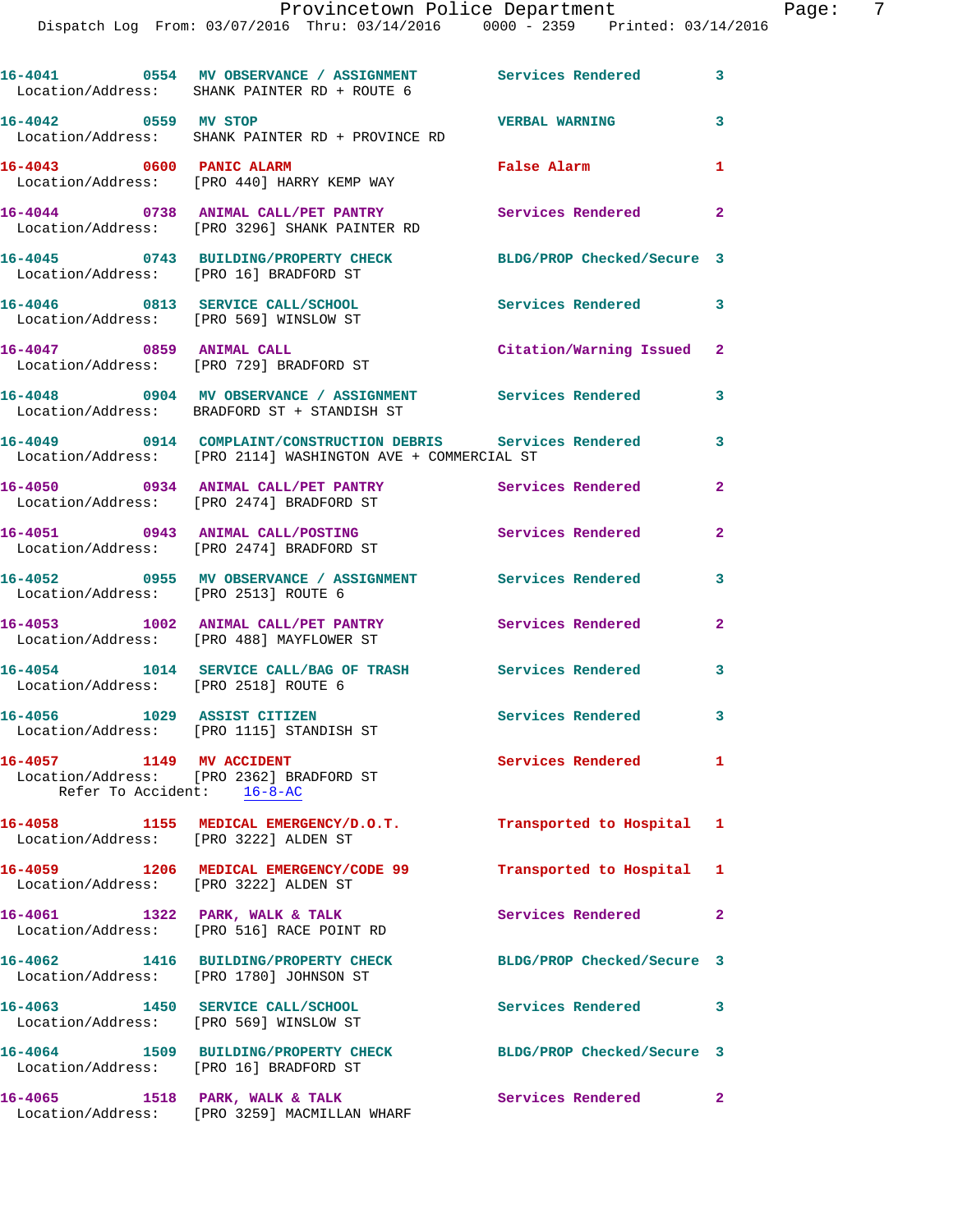|                                                              | Dispatch Log From: 03/07/2016 Thru: 03/14/2016 0000 - 2359 Printed: 03/14/2016                                 | Provincetown Police Department | Ρa |
|--------------------------------------------------------------|----------------------------------------------------------------------------------------------------------------|--------------------------------|----|
|                                                              | 16-4066 1547 BUILDING/PROPERTY CHECK BLDG/PROP Checked/Secure 3<br>Location/Address: [PRO 1638] COMMERCIAL ST  |                                |    |
|                                                              | 16-4068 1616 MV OBSERVANCE / ASSIGNMENT Services Rendered 3<br>Location/Address: [PRO 94] BRADFORD ST          |                                |    |
|                                                              | 16-4069 1639 BUILDING/PROPERTY CHECK BLDG/PROP Checked/Secure 3<br>Location/Address: [PRO 444] HIGH POLE HILL  |                                |    |
|                                                              | 16-4070 1659 BUILDING/PROPERTY CHECK BLDG/PROP Checked/Secure 3<br>Location/Address: [PRO 564] BAYBERRY AVE    |                                |    |
|                                                              | 16-4071 1707 BUILDING/PROPERTY CHECK BLDG/PROP Checked/Secure 3<br>Location/Address: [PRO 447] JEROME SMITH RD |                                |    |
| 16-4072 1813 MV STOP                                         | Location/Address: [PRO 2567] COMMERCIAL ST                                                                     | VERBAL WARNING 3               |    |
|                                                              | 16-4073 1820 BUILDING/PROPERTY CHECK BLDG/PROP Checked/Secure 3<br>Location/Address: [PRO 433] RYDER ST EXT    |                                |    |
| 16-4074 1822 MV STOP                                         | Location/Address: [PRO 2941] FRANKLIN ST                                                                       | <b>VERBAL WARNING</b>          | 3  |
|                                                              | 16-4075 1828 BUILDING/PROPERTY CHECK BLDG/PROP Checked/Secure 3<br>Location/Address: [PRO 2206] COMMERCIAL ST  |                                |    |
| Location/Address: [PRO 3440] ROUTE 6                         | 16-4076 1841 MV OBSERVANCE / ASSIGNMENT Services Rendered                                                      |                                | 3  |
| Location/Address: [PRO 512] PRINCE ST                        | 16-4077 1843 BUILDING/PROPERTY CHECK BLDG/PROP Checked/Secure 3                                                |                                |    |
| 16-4078 1940 MV STOP<br>Location/Address: SNAIL RD           |                                                                                                                | <b>VERBAL WARNING</b>          | 3  |
|                                                              | 16-4079 1944 BUILDING/PROPERTY CHECK BLDG/PROP Checked/Secure 3<br>Location/Address: [PRO 519] RACE POINT RD   |                                |    |
| Location/Address: [PRO 2521] ROUTE 6                         | 16-4080 1951 MV OBSERVANCE / ASSIGNMENT Services Rendered                                                      |                                | 3  |
| 16-4081 2005 MV STOP<br>Location/Address: [PRO 2513] ROUTE 6 |                                                                                                                | <b>VERBAL WARNING</b>          |    |
|                                                              | 16-4082 2054 BUILDING/PROPERTY CHECK<br>Location/Address: [PRO 2483] COMMERCIAL ST                             | Services Rendered              | 3  |
|                                                              | 16-4083 2102 BUILDING/PROPERTY CHECK<br>Location/Address: [PRO 2481] TREMONT ST                                | BLDG/PROP Checked/Secure 3     |    |
|                                                              | 16-4084 2115 BUILDING/PROPERTY CHECK<br>Location/Address: [PRO 2194] COMMERCIAL ST                             | BLDG/PROP Checked/Secure 3     |    |
| Location/Address: [PRO 521] ROUTE 6                          | 16-4085 2149 BUILDING/PROPERTY CHECK                                                                           | Services Rendered              | 3  |
|                                                              | 16-4086 2202 BUILDING/PROPERTY CHECK<br>Location/Address: [PRO 1778] SHANK PAINTER RD                          | BLDG/PROP Checked/Secure 3     |    |
|                                                              | 16-4087  2255 MEDICAL EMERGENCY/BLEEDING PATIENT REFUSAL<br>Location/Address: [PRO 112] COMMERCIAL ST          |                                | 1  |
| 16-4088                                                      | 2259 BUILDING/PROPERTY CHECK                                                                                   | BLDG/PROP Checked/Secure 3     |    |

Location/Address: [PRO 399] COMMERCIAL ST

Location/Address: BRADFORD ST + RYDER ST

Location/Address: [PRO 1646] WINSLOW ST

**16-4091 2315 BAR CHECK LICENSING/NO ACTION 2** 

**16-4092 2318 MV OBSERVANCE / ASSIGNMENT Services Rendered 3** 

age: 8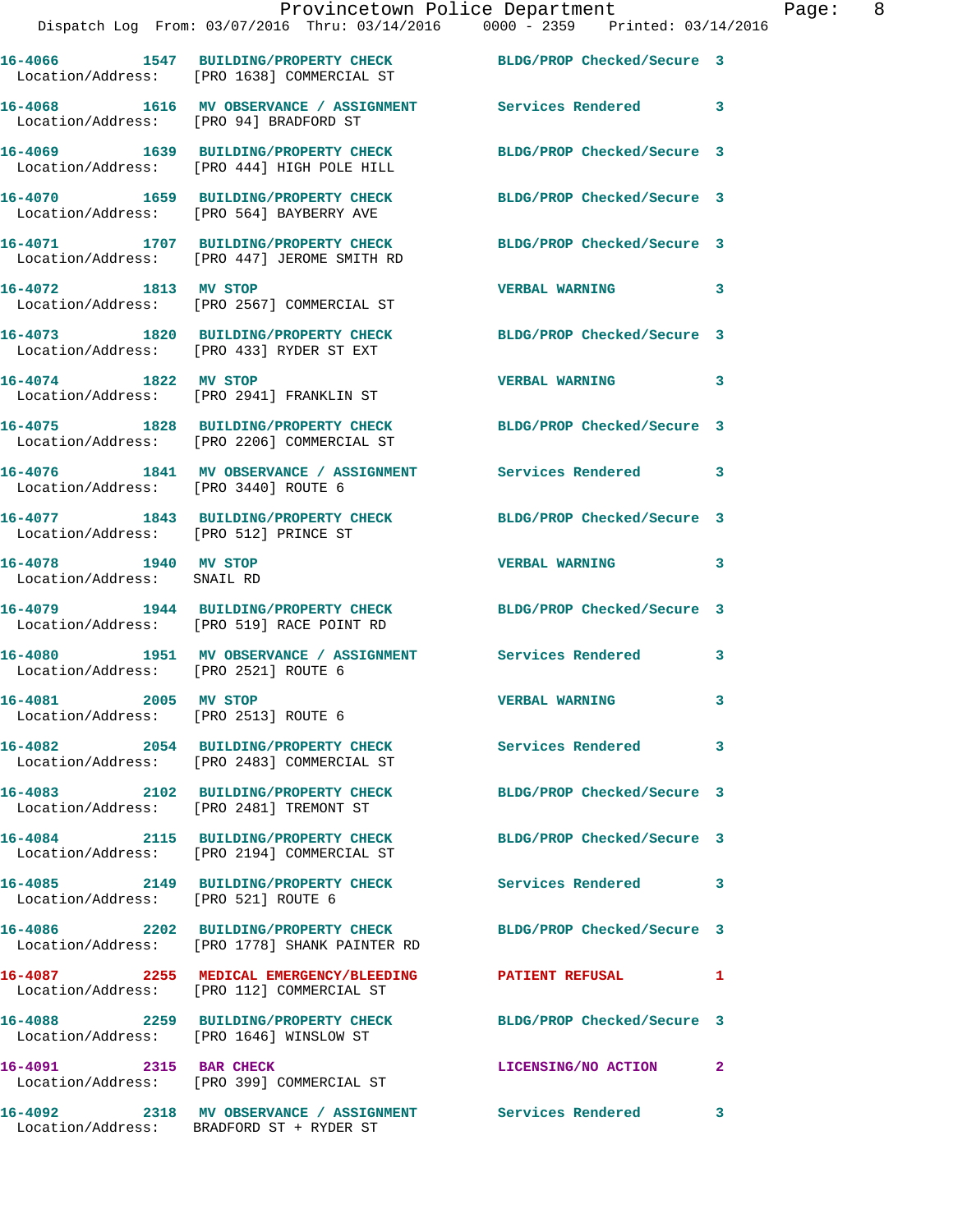|                                      | Dispatch Log From: 03/07/2016 Thru: 03/14/2016 0000 - 2359 Printed: 03/14/2016                                   | Provincetown Police Department |                         | Page: 9 |  |
|--------------------------------------|------------------------------------------------------------------------------------------------------------------|--------------------------------|-------------------------|---------|--|
|                                      | 16-4093 2322 BUILDING/PROPERTY CHECK BLDG/PROP Checked/Secure 3<br>Location/Address: [PRO 3033] COMMERCIAL ST    |                                |                         |         |  |
| Location/Address: ROUTE 6            | 16-4094 2329 MV OBSERVANCE / ASSIGNMENT Services Rendered                                                        |                                | $\overline{\mathbf{3}}$ |         |  |
|                                      | 16-4095 2350 MV OBSERVANCE / ASSIGNMENT Services Rendered 3<br>Location/Address: BRADFORD ST + HIGH POLE HILL    |                                |                         |         |  |
| For Date: $03/10/2016$ - Thursday    |                                                                                                                  |                                |                         |         |  |
|                                      | 16-4090 0000 LOBBY TRAFFIC<br>Location/Address: [PRO 542] SHANK PAINTER RD                                       | Services Rendered 2            |                         | 17      |  |
|                                      | 16-4096 0001 BUILDING/PROPERTY CHECK BLDG/PROP Checked/Secure 3<br>Location/Address: [PRO 182] COMMERCIAL ST     |                                |                         |         |  |
| Location/Address: [PRO 2479] ROUTE 6 | 16-4097 0004 MV OBSERVANCE / ASSIGNMENT Services Rendered 3                                                      |                                |                         |         |  |
|                                      | 16-4098 0033 BUILDING/PROPERTY CHECK<br>Location/Address: [PRO 1638] COMMERCIAL ST                               | BLDG/PROP Checked/Secure 3     |                         |         |  |
|                                      | 16-4099 0049 BUILDING/PROPERTY CHECK BLDG/PROP Checked/Secure 3<br>Location/Address: [PRO 1780] JOHNSON ST       |                                |                         |         |  |
|                                      | 16-4100 0054 BUILDING/PROPERTY CHECK BLDG/PROP Checked/Secure 3<br>Location/Address: [PRO 175] COMMERCIAL ST     |                                |                         |         |  |
|                                      | 16-4101 0054 MV OBSERVANCE / ASSIGNMENT Services Rendered 3<br>Location/Address: BRADFORD ST + HOWLAND ST        |                                |                         |         |  |
|                                      | 16-4102 0059 MV OBSERVANCE / ASSIGNMENT Services Rendered<br>Location/Address: [PRO 2513] ROUTE 6                |                                | $\overline{\mathbf{3}}$ |         |  |
|                                      | 16-4103 0112 MV OBSERVANCE / ASSIGNMENT Services Rendered<br>Location/Address: RYDER ST + BRADFORD ST            |                                | 3                       |         |  |
|                                      | 16-4104 0122 BUILDING/PROPERTY CHECK BLDG/PROP Checked/Secure 3<br>Location/Address: [PRO 1646] WINSLOW ST       |                                |                         |         |  |
|                                      | 16-4105 0158 BUILDING/PROPERTY CHECK BLDG/PROP Checked/Secure 3<br>Location/Address: [PRO 2859] BRADFORD ST      |                                |                         |         |  |
|                                      | 16-4106 0225 BUILDING/PROPERTY CHECK BLDG/PROP Checked/Secure 3<br>Location/Address: [PRO 1886] BRADFORD ST      |                                |                         |         |  |
|                                      | 16-4107 0252 BUILDING/PROPERTY CHECK BLDG/PROP Checked/Secure 3<br>Location/Address: [PRO 1778] SHANK PAINTER RD |                                |                         |         |  |
|                                      | 16-4108 0330 BUILDING/PROPERTY CHECK<br>Location/Address: [PRO 564] BAYBERRY AVE                                 | Services Rendered              | 3                       |         |  |
|                                      | 16-4109 0519 BUILDING/PROPERTY CHECK<br>Location/Address: [PRO 3430] COMMERCIAL ST                               | <b>Services Rendered</b>       | 3                       |         |  |
|                                      | 16-4110 0525 MV OBSERVANCE / ASSIGNMENT Services Rendered<br>Location/Address: SNAIL RD + COMMERCIAL ST          |                                | 3                       |         |  |
|                                      | 16-4111 0611 BUILDING/PROPERTY CHECK BLDG/PROP Checked/Secure 3<br>Location/Address: [PRO 379] COMMERCIAL ST     |                                |                         |         |  |
|                                      | 16-4112 0611 BUILDING/PROPERTY CHECK<br>Location/Address: [PRO 3259] MACMILLAN WHARF                             | Services Rendered 3            |                         |         |  |
|                                      | 16-4113 0616 BUILDING/PROPERTY CHECK BLDG/PROP Checked/Secure 3<br>Location/Address: [PRO 3256] COMMERCIAL ST    |                                |                         |         |  |
|                                      | 16-4114 0745 RACCOON PROBLEM                                                                                     | Could Not Locate 2             |                         |         |  |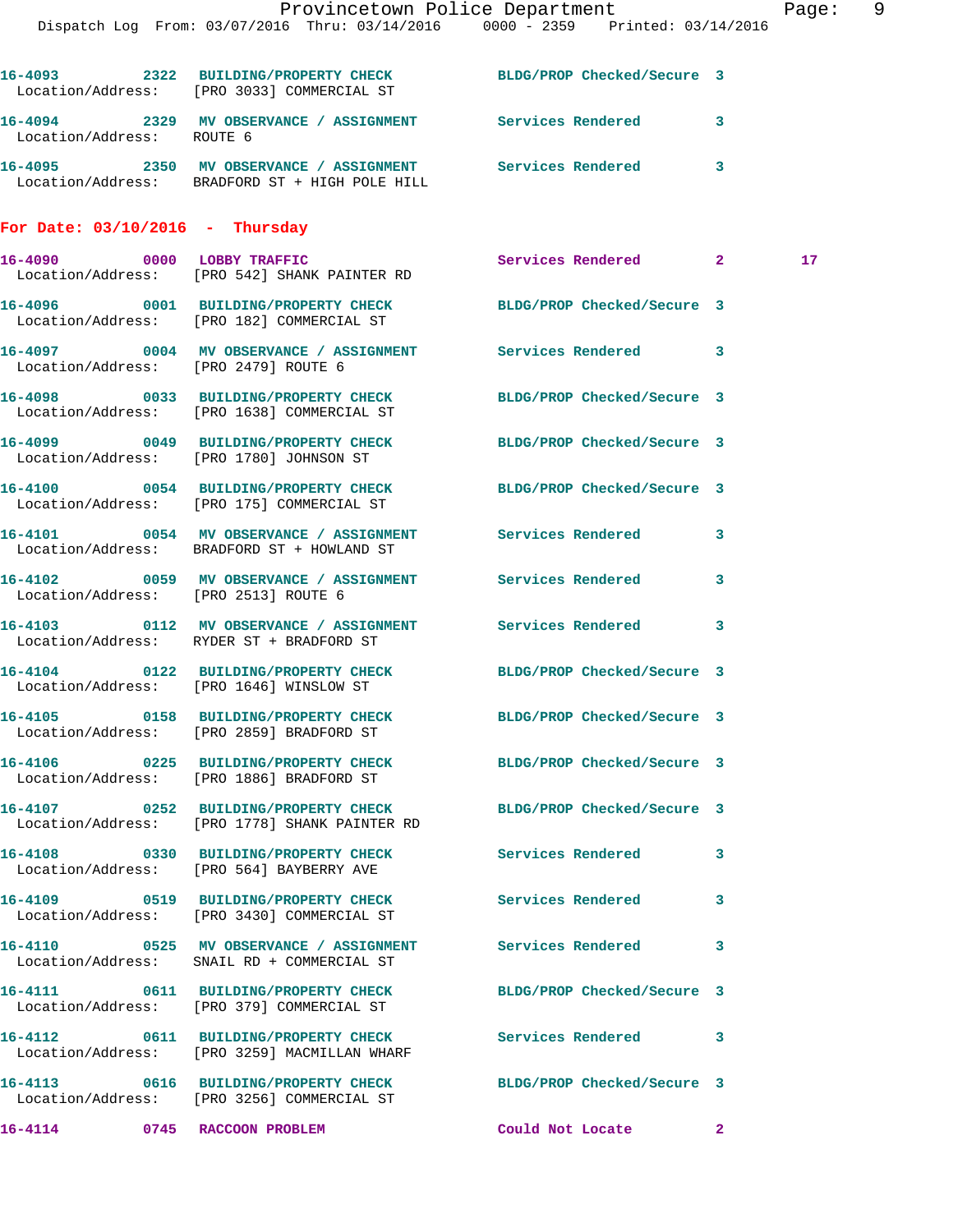|                                                                | Dispatch Log From: 03/07/2016 Thru: 03/14/2016 0000 - 2359 Printed: 03/14/2016                                    | Provincetown Police Department              |              | Page: 10 |  |
|----------------------------------------------------------------|-------------------------------------------------------------------------------------------------------------------|---------------------------------------------|--------------|----------|--|
| Location/Address: [PRO 3222] ALDEN ST                          |                                                                                                                   |                                             |              |          |  |
|                                                                | 16-4115 0752 BUILDING/PROPERTY CHECK BLDG/PROP Checked/Secure 3<br>Location/Address: [PRO 526] RYDER ST EXT       |                                             |              |          |  |
| 16-4116 0812 AT SCHOOL                                         | Location/Address: [PRO 569] WINSLOW ST                                                                            | Services Rendered 3                         |              |          |  |
|                                                                | 16-4117 0838 BUILDING/PROPERTY CHECK BLDG/PROP Checked/Secure 3<br>Location/Address: [PRO 3317] CEMETERY RD       |                                             |              | 1        |  |
|                                                                | 16-4118 1031 PET PANTRY<br>Location/Address: [PRO 3296] SHANK PAINTER RD                                          | Services Rendered 3                         |              |          |  |
|                                                                | 16-4119 1043 LOW BP/TRANSPORT<br>Location/Address: [PRO 440] HARRY KEMP WAY                                       | Transported to Hospital 1                   |              |          |  |
|                                                                | 16-4120 1104 BUILDING/PROPERTY CHECK<br>Location/Address: [PRO 447] JEROME SMITH RD                               | BLDG/PROP Checked/Secure 3                  |              |          |  |
| 16-4122 1112 DVT/TRANSPORT                                     | Location/Address: [PRO 3222] ALDEN ST                                                                             | Transported to Hospital 1                   |              |          |  |
|                                                                | 16-4123 1125 MV OBSERVANCE / ASSIGNMENT<br>Location/Address: SNAIL RD + COMMERCIAL ST                             | No Action Required 3                        |              |          |  |
| Location/Address: [PRO 779] BROWNE ST                          | 16-4125 1211 DECEASED RACCOON                                                                                     | Services Rendered 2                         |              | 1        |  |
|                                                                | 16-4126 1255 CAT MISSING<br>Location/Address: [PRO 2125] COMMERCIAL ST                                            | Services Rendered                           | $\mathbf{2}$ |          |  |
| Location/Address: [PRO 569] WINSLOW ST                         | 16-4127 1446 AT THE SCHOOL                                                                                        | Services Rendered                           | $\mathbf{2}$ |          |  |
|                                                                | 16-4128 1450 ALARM - GENERAL<br>Location/Address: [PRO 65] WEST VINE ST                                           | False Alarm <b>Exercise Service Service</b> | 1            |          |  |
|                                                                | 16-4155 1500 ASSIST AGENCY / MUTUAL AID Services Rendered<br>Location/Address: [PRO 542] SHANK PAINTER RD         |                                             | 3            |          |  |
| 16-4129 1532 LOST GOLD RING<br>Location/Address: COMMERCIAL ST |                                                                                                                   | Services Rendered 3                         |              |          |  |
|                                                                | 16-4130 1604 BUILDING/PROPERTY CHECK BLDG/PROP Checked/Secure 3<br>Location/Address: [PRO 707] BAYBERRY AVE       |                                             |              |          |  |
|                                                                | 16-4131 1609 ASSIST AGENCY / H/M/O & FD Services Rendered 3<br>Location/Address: [PRO 2543] MACMILLAN WHARF       |                                             |              |          |  |
|                                                                | 16-4132 1634 BUILDING/PROPERTY CHECK BLDG/PROP Checked/Secure 3<br>Location/Address: [PRO 433] RYDER ST EXT       |                                             |              |          |  |
|                                                                | 16-4133 1706 MV OBSERVANCE / ASSIGNMENT Services Rendered 3<br>Location/Address: BRADFORD ST + STANDISH ST        |                                             |              |          |  |
| 16-4134 1719 MV STOP                                           | Location/Address: [PRO 2818] CONWELL ST                                                                           | <b>VERBAL WARNING</b>                       | 3            |          |  |
|                                                                | 16-4135 1806 BUILDING/PROPERTY CHECK BLDG/PROP Checked/Secure 3<br>Location/Address: [PRO 75] CAPTAIN BERTIES WAY |                                             |              |          |  |
|                                                                | 16-4136 1826 BUILDING/PROPERTY CHECK<br>Location/Address: [PRO 444] HIGH POLE HILL                                | BLDG/PROP Checked/Secure 3                  |              |          |  |
| 16-4138 1850 BAR CHECK                                         | Location/Address: [PRO 3443] COMMERCIAL ST                                                                        | LICENSING/NO ACTION 2                       |              |          |  |
|                                                                | 16-4139 1906 BUILDING/PROPERTY CHECK BLDG/PROP Checked/Secure 3<br>Location/Address: [PRO 182] COMMERCIAL ST      |                                             |              |          |  |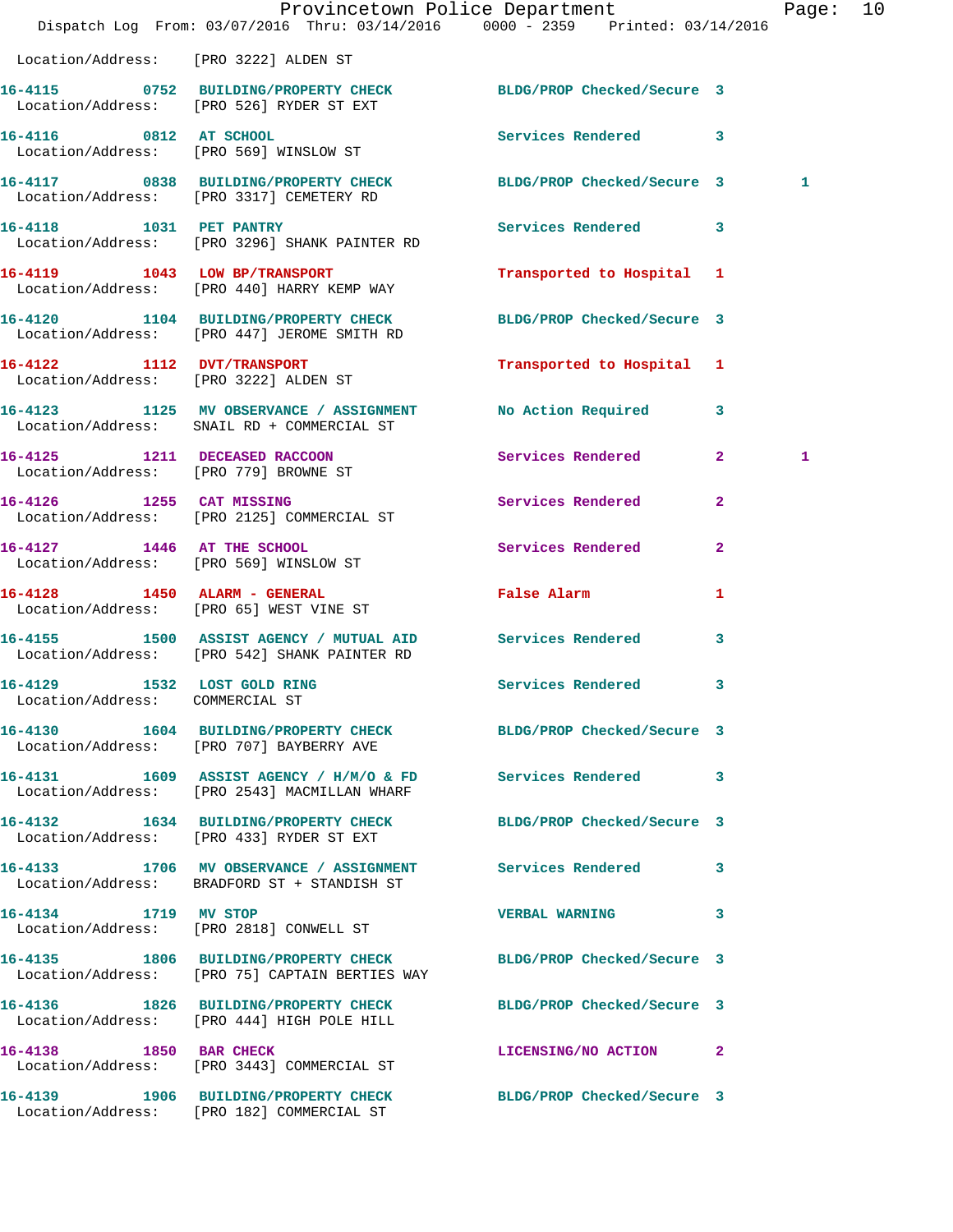|                                     |                                                                                                                  | Provincetown Police Department                                                 | Page: 11 |
|-------------------------------------|------------------------------------------------------------------------------------------------------------------|--------------------------------------------------------------------------------|----------|
|                                     |                                                                                                                  | Dispatch Log From: 03/07/2016 Thru: 03/14/2016 0000 - 2359 Printed: 03/14/2016 |          |
|                                     | 16-4140 1957 BUILDING/PROPERTY CHECK BLDG/PROP Checked/Secure 3<br>Location/Address: [PRO 306] COMMERCIAL ST     |                                                                                |          |
|                                     | Location/Address: [PRO 1638] COMMERCIAL ST                                                                       | BLDG/PROP Checked/Secure 3                                                     |          |
|                                     | 16-4142 2153 BUILDING/PROPERTY CHECK<br>Location/Address: [PRO 2977] COMMERCIAL ST                               | BLDG/PROP Checked/Secure 3                                                     |          |
|                                     | Location/Address: [PRO 433] RYDER ST EXT                                                                         | <b>Services Rendered</b><br>3                                                  |          |
|                                     | 16-4144 2339 BUILDING/PROPERTY CHECK BLDG/PROP Checked/Secure 3<br>Location/Address: [PRO 1778] SHANK PAINTER RD |                                                                                |          |
| Location/Address: [PRO 521] ROUTE 6 | 16-4145 2345 BUILDING/PROPERTY CHECK                                                                             | <b>Services Rendered</b><br>3                                                  |          |
| 16-4147                             | 2354 BAR CHECK                                                                                                   | $\mathbf{2}$<br>LICENSING/NO ACTION                                            |          |

## **For Date: 03/11/2016 - Friday**

Location/Address: [PRO 3443] COMMERCIAL ST

| 16-4148 0002 BUILDING/PROPERTY CHECK BLDG/PROP Checked/Secure 3<br>Location/Address: [PRO 3033] COMMERCIAL ST |                     |   |    |
|---------------------------------------------------------------------------------------------------------------|---------------------|---|----|
| 16-4149 0002 LOBBY TRAFFIC<br>Location/Address: [PRO 542] SHANK PAINTER RD                                    | Services Rendered 2 |   | 20 |
| 16-4150 0005 BUILDING/PROPERTY CHECK BLDG/PROP Checked/Secure 3<br>Location/Address: [PRO 175] COMMERCIAL ST  |                     |   |    |
| 16-4152 0005 MV OBSERVANCE / ASSIGNMENT Services Rendered 3<br>Location/Address: [PRO 94] BRADFORD ST         |                     |   |    |
| 16-4151 0007 BUILDING/PROPERTY CHECK BLDG/PROP Checked/Secure 3<br>Location/Address: [PRO 440] HARRY KEMP WAY |                     |   |    |
| 16-4153 0013 BUILDING/PROPERTY CHECK Services Rendered<br>Location/Address: [PRO 2483] COMMERCIAL ST          |                     | 3 |    |
| 16-4154 0016 BUILDING/PROPERTY CHECK Services Rendered<br>Location/Address: [PRO 2490] PROVINCELANDS RD       |                     | 3 |    |
| 16-4156 0040 MV OBSERVANCE / ASSIGNMENT Services Rendered<br>Location/Address: [PRO 3430] COMMERCIAL ST       |                     | 3 |    |
| 16-4157 0042 BUILDING/PROPERTY CHECK BLDG/PROP Checked/Secure 3<br>Location/Address: [PRO 306] COMMERCIAL ST  |                     |   |    |
| 16-4159 0056 MV OBSERVANCE / ASSIGNMENT No Action Required 3<br>Location/Address: RYDER ST + BRADFORD ST      |                     |   |    |
| 16-4160 0100 BUILDING/PROPERTY CHECK BLDG/PROP Checked/Secure 3<br>Location/Address: [PRO 3033] COMMERCIAL ST |                     |   |    |
| 16-4161 0113 BUILDING/PROPERTY CHECK BLDG/PROP Checked/Secure 3<br>Location/Address: [PRO 3151] COMMERCIAL ST |                     |   |    |
| 16-4162 0132 BUILDING/PROPERTY CHECK Services Rendered 3<br>Location/Address: [PRO 595] BRADFORD ST           |                     |   |    |
| 16-4163 0140 MV OBSERVANCE / ASSIGNMENT Services Rendered<br>Location/Address: HOWLAND ST + BRADFORD ST       |                     | 3 |    |
| 16-4164 0203 BUILDING/PROPERTY CHECK BLDG/PROP Checked/Secure 3<br>Location/Address: [PRO 519] RACE POINT RD  |                     |   |    |
| 16-4166 0212 MV OBSERVANCE / ASSIGNMENT Services Rendered<br>Location/Address: [PRO 106] COMMERCIAL ST        |                     | 3 |    |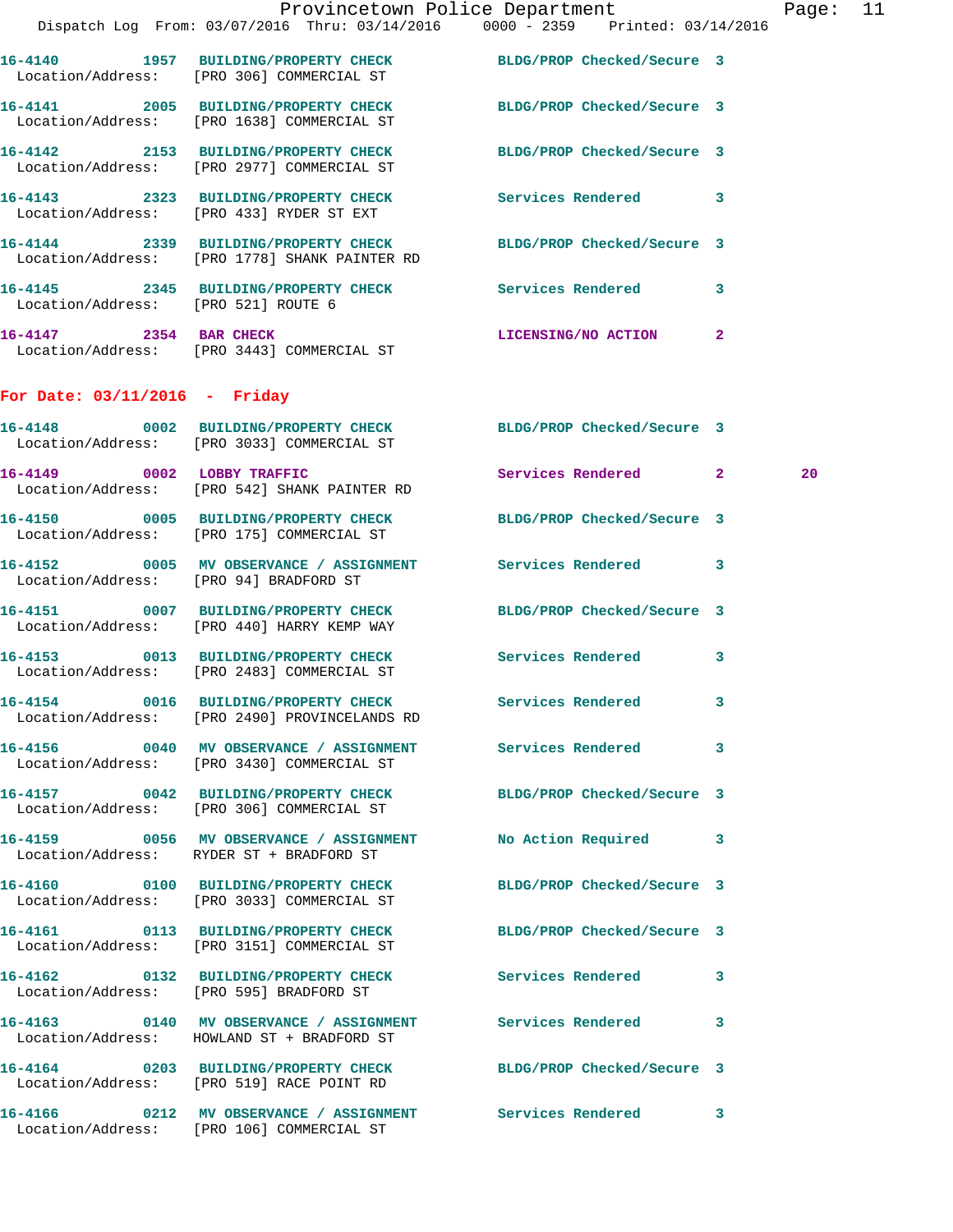|                                                                        | 16-4167 0231 BUILDING/PROPERTY CHECK<br>Location/Address: [PRO 182] COMMERCIAL ST    | BLDG/PROP Checked/Secure 3 |                            |
|------------------------------------------------------------------------|--------------------------------------------------------------------------------------|----------------------------|----------------------------|
|                                                                        | 16-4168 0236 BUILDING/PROPERTY CHECK<br>Location/Address: [PRO 1886] BRADFORD ST     | BLDG/PROP Checked/Secure 3 |                            |
|                                                                        | 16-4169 0303 BUILDING/PROPERTY CHECK<br>Location/Address: [PRO 2499] RACE POINT RD   | Services Rendered 3        |                            |
| Location/Address: [PRO 58] BRADFORD ST                                 | 16-4170 0305 BUILDING/PROPERTY CHECK                                                 | BLDG/PROP Checked/Secure 3 |                            |
|                                                                        | 16-4171 0322 BUILDING/PROPERTY CHECK<br>Location/Address: [PRO 1989] COMMERCIAL ST   | BLDG/PROP Checked/Secure 3 |                            |
|                                                                        | 16-4172 0358 BUILDING/PROPERTY CHECK<br>Location/Address: [PRO 99] COMMERCIAL ST     | BLDG/PROP Checked/Secure 3 |                            |
|                                                                        | 16-4173 0419 BUILDING/PROPERTY CHECK<br>Location/Address: [PRO 530] SHANK PAINTER RD | BLDG/PROP Checked/Secure 3 |                            |
| Location/Address: [PRO 1859] ROUTE 6                                   | 16-4174 0424 BUILDING/PROPERTY CHECK                                                 | BLDG/PROP Checked/Secure 3 |                            |
| Location/Address: [PRO 512] PRINCE ST                                  | 16-4175 0515 BUILDING/PROPERTY CHECK                                                 | BLDG/PROP Checked/Secure 3 |                            |
|                                                                        | $16-4176$ 0544 PARK, WALK & TALK<br>Location/Address: [PRO 516] RACE POINT RD        | Services Rendered          | $\overline{\phantom{0}}$ 2 |
|                                                                        | 16-4177 0547 BUILDING/PROPERTY CHECK<br>Location/Address: [PRO 3256] COMMERCIAL ST   | BLDG/PROP Checked/Secure 3 |                            |
| Location/Address: SHANK PAINTER RD                                     | 16-4178 0551 MV OBSERVANCE / ASSIGNMENT                                              | No Action Required         | $\overline{\phantom{a}}$ 3 |
| Location/Address: [PRO 3287] ROUTE 6                                   | 16-4179 0754 BUILDING/PROPERTY CHECK                                                 | BLDG/PROP Checked/Secure 3 |                            |
| 16-4181 0816 AT SCHOOL                                                 | Location/Address: [PRO 569] WINSLOW ST                                               | Services Rendered          | 3                          |
|                                                                        | 16-4183 0830 BUILDING/PROPERTY CHECK<br>Location/Address: [PRO 564] BAYBERRY AVE     | BLDG/PROP Checked/Secure 3 |                            |
| Location/Address: [PRO 571] ALDEN ST                                   | 16-4184 0846 BUILDING/PROPERTY CHECK                                                 | BLDG/PROP Checked/Secure 3 |                            |
|                                                                        | 16-4185 0848 PARK, WALK & TALK<br>Location/Address: [PRO 516] RACE POINT RD          | Services Rendered          | $\mathbf{2}$               |
| Location/Address: [PRO 569] WINSLOW ST                                 | 16-4186 1015 FOUND CELLPHONE-RETURNED                                                | Services Rendered          | 3                          |
| 16-4188    1206 SERVICE CALL<br>Location/Address: [PRO 2479] ROUTE 6   |                                                                                      | Unfounded                  | 3                          |
| 16-4189 1259 SCHOOL CLEANING<br>Location/Address: [PRO 569] WINSLOW ST |                                                                                      | Services Rendered          | 3                          |
|                                                                        | 16-4190 1305 PARK, WALK & TALK<br>Location/Address: [PRO 537] SHANK PAINTER RD       | Services Rendered          | $\mathbf{2}$               |
|                                                                        | 16-4191 1333 BUILDING/PROPERTY CHECK<br>Location/Address: [PRO 447] JEROME SMITH RD  | BLDG/PROP Checked/Secure 3 |                            |
| 16-4192 1339 SCHOOL PRESENTATION                                       | Location/Address: [PRO 2880] COURT ST                                                | Services Rendered 3        |                            |

**16-4193 1345 MV OBSERVANCE / ASSIGNMENT No Action Required 3**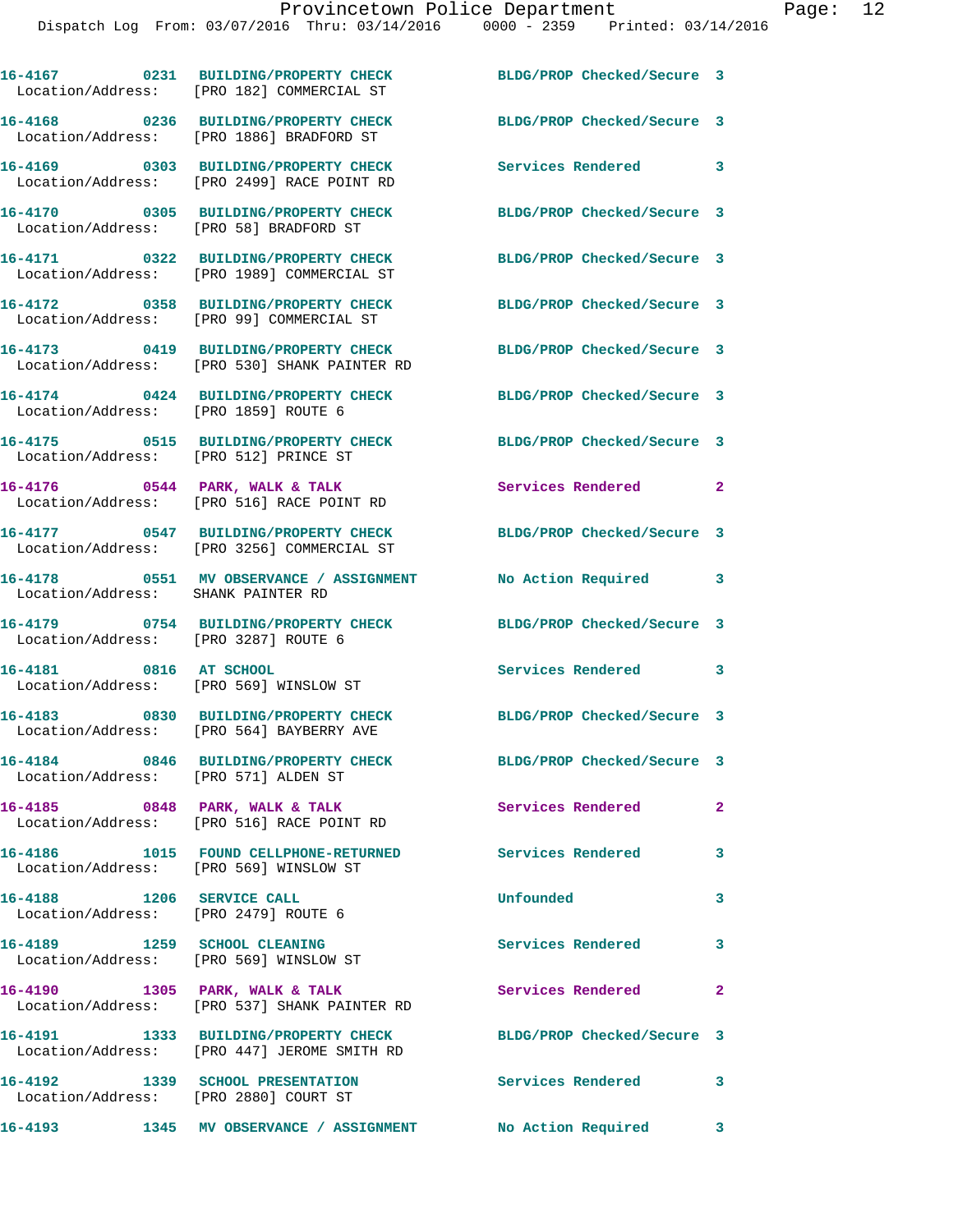|                                                                 | Provincetown Police Department The Rage: 13<br>Dispatch Log From: 03/07/2016 Thru: 03/14/2016 0000 - 2359 Printed: 03/14/2016 |                            |              |   |  |
|-----------------------------------------------------------------|-------------------------------------------------------------------------------------------------------------------------------|----------------------------|--------------|---|--|
|                                                                 | Location/Address: HOWLAND ST + HARRY KEMP WAY                                                                                 |                            |              |   |  |
|                                                                 | 16-4194 1357 MV OBSERVANCE / ASSIGNMENT Services Rendered 3<br>Location/Address: [PRO 539] SHANK PAINTER RD                   |                            |              |   |  |
|                                                                 | 16-4195 1455 PARK, WALK & TALK Services Rendered 2<br>Location/Address: [PRO 569] WINSLOW ST                                  |                            |              |   |  |
|                                                                 | 16-4196 1503 ANIMAL CALL<br>Location/Address: [PRO 1685] COMMERCIAL ST                                                        | Services Rendered 2        |              |   |  |
|                                                                 | 16-4197 1524 BUILDING/PROPERTY CHECK BLDG/PROP Checked/Secure 3<br>Location/Address: [PRO 1778] SHANK PAINTER RD              |                            |              |   |  |
| Location/Address: [PRO 3440] ROUTE 6                            | 16-4198 1605 MV OBSERVANCE / ASSIGNMENT Services Rendered 3                                                                   |                            |              |   |  |
|                                                                 | 16-4199 1611 PARK, WALK & TALK 1998 Services Rendered 2<br>Location/Address: [PRO 105] COMMERCIAL ST                          |                            |              |   |  |
|                                                                 | 16-4200 1653 BUILDING/PROPERTY CHECK BLDG/PROP Checked/Secure 3<br>Location/Address: [PRO 16] BRADFORD ST                     |                            |              |   |  |
|                                                                 | 16-4201 1657 PARK, WALK & TALK 3 Services Rendered 2<br>Location/Address: [PRO 489] MAYFLOWER AVE                             |                            |              |   |  |
|                                                                 | 16-4202 1717 BUILDING/PROPERTY CHECK BLDG/PROP Checked/Secure 3<br>Location/Address: [PRO 3033] COMMERCIAL ST                 |                            |              |   |  |
|                                                                 | 16-4203 1839 MV STOP<br>Location/Address: [PRO 14] BRADFORD ST                                                                | <b>VERBAL WARNING</b>      | 3            |   |  |
|                                                                 | 16-4204 1850 ALARM - GENERAL<br>Location/Address: [PRO 2266] COMMERCIAL ST                                                    | False Alarm 1              |              |   |  |
|                                                                 | 16-4205 1956 BUILDING/PROPERTY CHECK BLDG/PROP Checked/Secure 3<br>Location/Address: [PRO 75] CAPTAIN BERTIES WAY             |                            |              |   |  |
|                                                                 | 16-4206 2007 BUILDING/PROPERTY CHECK BLDG/PROP Checked/Secure 3<br>Location/Address: [PRO 2540] RACE POINT RD                 |                            |              |   |  |
| 16-4207 2035 MV COMPLAINT                                       | Location/Address: [PRO 340] COMMERCIAL ST                                                                                     | <b>GONE ON ARRIVAL</b>     | $\mathbf{2}$ |   |  |
| 16-4208 2045 MEDICAL EMERGENCY                                  | Location/Address: [PRO 1561] CONANT ST                                                                                        | Transported to Hospital 1  |              |   |  |
|                                                                 | 16-4209 2205 BUILDING/PROPERTY CHECK<br>Location/Address: [PRO 530] SHANK PAINTER RD                                          | BLDG/PROP Checked/Secure 3 |              |   |  |
| 16-4210 2208 COMPLAINT<br>Location/Address: [PRO 1489] ALDEN ST |                                                                                                                               | Services Rendered          | 3            |   |  |
|                                                                 | 16-4211 2247 LOBBY TRAFFIC<br>Location/Address: [PRO 542] SHANK PAINTER RD                                                    | Services Rendered 3        |              | 5 |  |
| For Date: $03/12/2016$ - Saturday                               |                                                                                                                               |                            |              |   |  |
|                                                                 | 16-4212 0031 BUILDING/PROPERTY CHECK<br>Location/Address: [PRO 2483] COMMERCIAL ST                                            | BLDG/PROP Checked/Secure 3 |              |   |  |
|                                                                 | 16-4213 0032 BUILDING/PROPERTY CHECK BLDG/PROP Checked/Secure 3<br>Location/Address: [PRO 444] HIGH POLE HILL                 |                            |              |   |  |
|                                                                 | 16-4214 0035 BUILDING/PROPERTY CHECK Services Rendered<br>Location/Address: [PRO 3430] COMMERCIAL ST                          |                            | 3            |   |  |

**16-4215 0052 BUILDING/PROPERTY CHECK Services Rendered 3**  Location/Address: [PRO 2490] PROVINCELANDS RD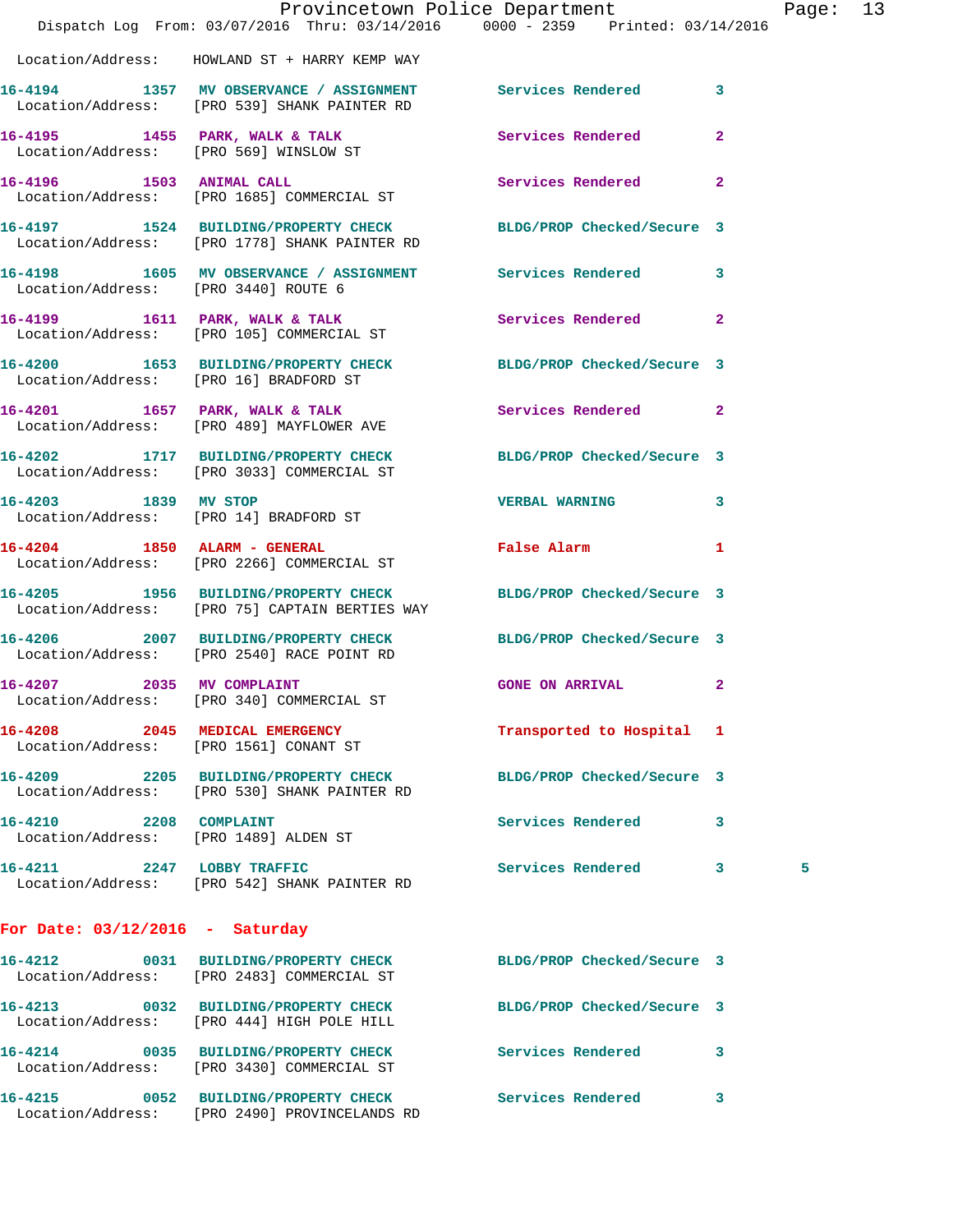|                                                    | Dispatch Log From: 03/07/2016 Thru: 03/14/2016 0000 - 2359 Printed: 03/14/2016                                |                          |              |
|----------------------------------------------------|---------------------------------------------------------------------------------------------------------------|--------------------------|--------------|
|                                                    | 16-4217 0108 BUILDING/PROPERTY CHECK<br>Location/Address: [PRO 2977] COMMERCIAL ST                            | Services Rendered        | 3            |
|                                                    | 16-4216 0111 ASSIST CITIZEN<br>Location/Address: [PRO 379] COMMERCIAL ST                                      | Services Rendered        | 3            |
|                                                    | 16-4218 		 0112 MV OBSERVANCE / ASSIGNMENT Services Rendered<br>Location/Address: [PRO 3430] COMMERCIAL ST    |                          | 3            |
|                                                    | 16-4219 		 0143 MV OBSERVANCE / ASSIGNMENT Services Rendered<br>Location/Address: [PRO 2489] BRADFORD ST      |                          | 3            |
| Location/Address: [PRO 521] ROUTE 6                | 16-4220 0159 BUILDING/PROPERTY CHECK                                                                          | <b>Services Rendered</b> | 3            |
|                                                    | 16-4221 0202 BUILDING/PROPERTY CHECK<br>Location/Address: [PRO 1778] SHANK PAINTER RD                         | <b>Services Rendered</b> | 3            |
|                                                    | 16-4222 0521 BUILDING/PROPERTY CHECK Services Rendered<br>Location/Address: [PRO 444] HIGH POLE HILL          |                          | 3            |
|                                                    | 16-4223 0547 BUILDING/PROPERTY CHECK<br>Location/Address: [PRO 2499] RACE POINT RD                            | <b>Services Rendered</b> | 3            |
|                                                    | 16-4224 0811 911 GENERAL/TTY TEST Services Rendered<br>Location/Address: [PRO 542] SHANK PAINTER RD           |                          | 1            |
| Location/Address: [PRO 16] BRADFORD ST             | 16-4225 0822 BUILDING/PROPERTY CHECK BLDG/PROP Checked/Secure 3                                               |                          |              |
| 16-4226 0850 MV STOP<br>Location/Address: SNAIL RD |                                                                                                               | <b>VERBAL WARNING</b>    | 3            |
| Location/Address: SNAIL RD                         | 16-4227 0902 MV OBSERVANCE / ASSIGNMENT Services Rendered                                                     |                          | 3            |
|                                                    | 16-4228 0950 PARK, WALK & TALK<br>Location/Address: [PRO 537] SHANK PAINTER RD                                | <b>Services Rendered</b> | $\mathbf{2}$ |
|                                                    | 16-4229 1017 PARADE/YEAR-ROUNDERS<br>Location/Address: [PRO 105] COMMERCIAL ST                                | <b>Services Rendered</b> | $\mathbf{2}$ |
|                                                    | $16-4230$ 1100 PARK, WALK & TALK<br>Location/Address: [PRO 105] COMMERCIAL ST                                 | <b>Services Rendered</b> | $\mathbf{2}$ |
|                                                    | 16-4231 1100 ALARM - GENERAL<br>Location/Address: [PRO 1885] FRANKLIN ST                                      | Services Rendered        | 1            |
| Location/Address: COMMERCIAL ST                    | 16-4232 1126 ASSIST AGENCY / TRANSPORT Services Rendered                                                      |                          | 3            |
|                                                    | 16-4233 1156 BUILDING/PROPERTY CHECK BLDG/PROP Checked/Secure 3<br>Location/Address: [PRO 2483] COMMERCIAL ST |                          |              |
|                                                    | 16-4234 1212 MV OBSERVANCE / ASSIGNMENT Services Rendered<br>Location/Address: BRADFORD ST + STANDISH ST      |                          | 3            |
|                                                    | 16-4235 1228 PARK, WALK & TALK<br>Location/Address: [PRO 105] COMMERCIAL ST                                   | Services Rendered        | 2            |
|                                                    | 16-4236 1238 PARK, WALK & TALK<br>Location/Address: [PRO 105] COMMERCIAL ST                                   | Services Rendered        | 2            |
| Location/Address: ROUTE 6 + SNAIL RD               | 16-4237 1348 MV OBSERVANCE / ASSIGNMENT Services Rendered                                                     |                          | 3            |
|                                                    | 16-4238 1404 ASSIST AGENCY / WELL BEING CHE SPOKEN TO<br>Location/Address: [PRO 221] COMMERCIAL ST            |                          | 3            |
|                                                    | 16-4239 1434 ANIMAL CALL/DOLPHIN<br>Location/Address: [PRO 2545] COMMERCIAL ST                                | Services Rendered        | $\mathbf{2}$ |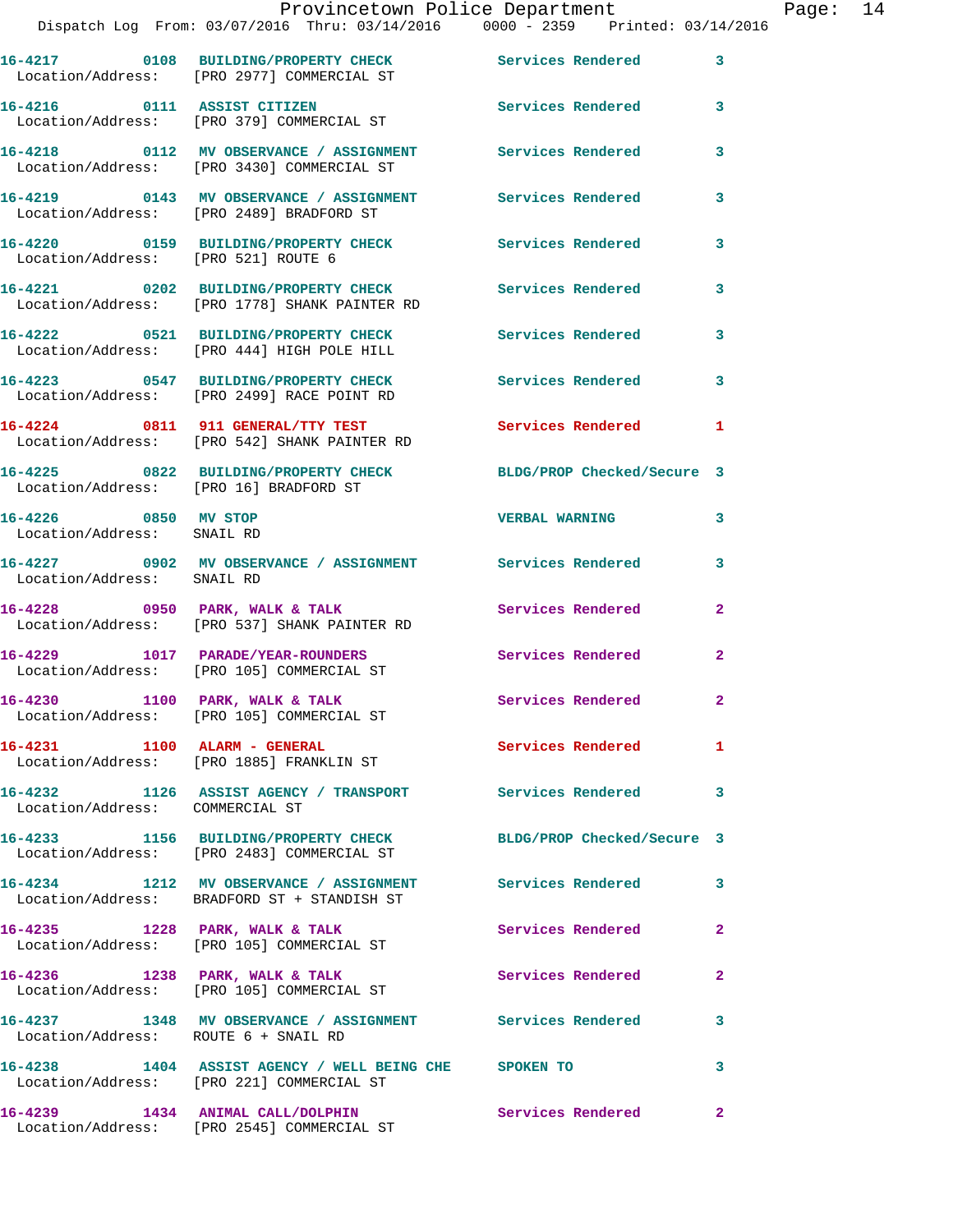Dispatch Log From: 03/07/2016 Thru: 03/14/2016 0000 - 2359 Printed: 03/14/2016

|                                                       | 16-4240 1449 ASSIST CITIZEN/WELL BEING Services Rendered<br>Location/Address: [PRO 970] KINGS WAY |                            | 3              |    |
|-------------------------------------------------------|---------------------------------------------------------------------------------------------------|----------------------------|----------------|----|
|                                                       | 16-4242 1515 PARK, WALK & TALK<br>Location/Address: [PRO 175] COMMERCIAL ST                       | Services Rendered          | $\overline{a}$ |    |
| 16-4243 1530 LOST WALLET                              | Location/Address: [PRO 542] SHANK PAINTER RD                                                      | Services Rendered          | 3              |    |
|                                                       | 16-4244 1622 BUILDING/PROPERTY CHECK<br>Location/Address: [PRO 2966] COMMERCIAL ST                | BLDG/PROP Checked/Secure 3 |                |    |
|                                                       | 16-4245 1649 BUILDING/PROPERTY CHECK<br>Location/Address: [PRO 564] BAYBERRY AVE                  | BLDG/PROP Checked/Secure 3 |                |    |
|                                                       | 16-4246 1654 MV OBSERVANCE / ASSIGNMENT<br>Location/Address: [PRO 3430] COMMERCIAL ST             | Services Rendered          | 3              |    |
|                                                       | 16-4247 1808 BUILDING/PROPERTY CHECK<br>Location/Address: [PRO 3033] COMMERCIAL ST                | BLDG/PROP Checked/Secure 3 |                |    |
| 16-4248 1846 MV STOP                                  | Location/Address: BRADFORD ST + KENDALL LN                                                        | <b>VERBAL WARNING</b>      | 3              |    |
| Location/Address: [PRO 3287] ROUTE 6                  | 16-4249 1849 BUILDING/PROPERTY CHECK                                                              | BLDG/PROP Checked/Secure 3 |                |    |
|                                                       | 16-4250 2003 MEDICAL EMERGENCY<br>Location/Address: [PRO 2135] COMMERCIAL ST                      | Transported to Hospital 1  |                |    |
|                                                       | 16-4251 2040 BUILDING/PROPERTY CHECK<br>Location/Address: [PRO 1638] COMMERCIAL ST                | BLDG/PROP Checked/Secure 3 |                |    |
|                                                       | 16-4252 2112 MEDICAL EMERGENCY<br>Location/Address: [PRO 3222] ALDEN ST                           | Transported to Hospital 1  |                |    |
|                                                       | 16-4253 2156 ALARM - FIRE<br>Location/Address: [PRO 3671] COMMERCIAL ST                           | <b>False Alarm</b>         | 1              |    |
|                                                       | 16-4255 2336 BUILDING/PROPERTY CHECK<br>Location/Address: [PRO 530] SHANK PAINTER RD              | BLDG/PROP Checked/Secure 3 |                |    |
|                                                       | 16-4256 2338 BAR CHECK<br>Location/Address: [PRO 399] COMMERCIAL ST                               | LICENSING/NO ACTION        | $\mathbf{2}$   |    |
| Location/Address: [PRO 2513] ROUTE 6                  | 16-4257 2345 MV OBSERVANCE / ASSIGNMENT Services Rendered                                         |                            | 3              |    |
|                                                       | 16-4258 2351 BUILDING/PROPERTY CHECK<br>Location/Address: [PRO 3033] COMMERCIAL ST                | BLDG/PROP Checked/Secure 3 |                |    |
| 16-4259 2352 MV STOP<br>Location/Address: ROUTE 6     |                                                                                                   | <b>VERBAL WARNING</b>      | 3              |    |
| For Date: $03/13/2016$ - Sunday                       |                                                                                                   |                            |                |    |
|                                                       | 16-4260 0002 LOBBY TRAFFIC<br>Location/Address: [PRO 542] SHANK PAINTER RD                        | Services Rendered          | $\mathbf{2}$   | 20 |
|                                                       | 16-4261 0008 WELLBEING CHECK<br>Location/Address: [PRO 2483] COMMERCIAL ST                        | Services Rendered          | 3              |    |
|                                                       | 16-4262 0041 BUILDING/PROPERTY CHECK<br>Location/Address: [PRO 519] RACE POINT RD                 | BLDG/PROP Checked/Secure 3 |                |    |
| 16-4263 0114 MV STOP<br>Location/Address: CEMETERY RD | Refer To Arrest: 16-35-AR                                                                         | Arrest(s) Made             | 3              |    |
|                                                       |                                                                                                   |                            |                |    |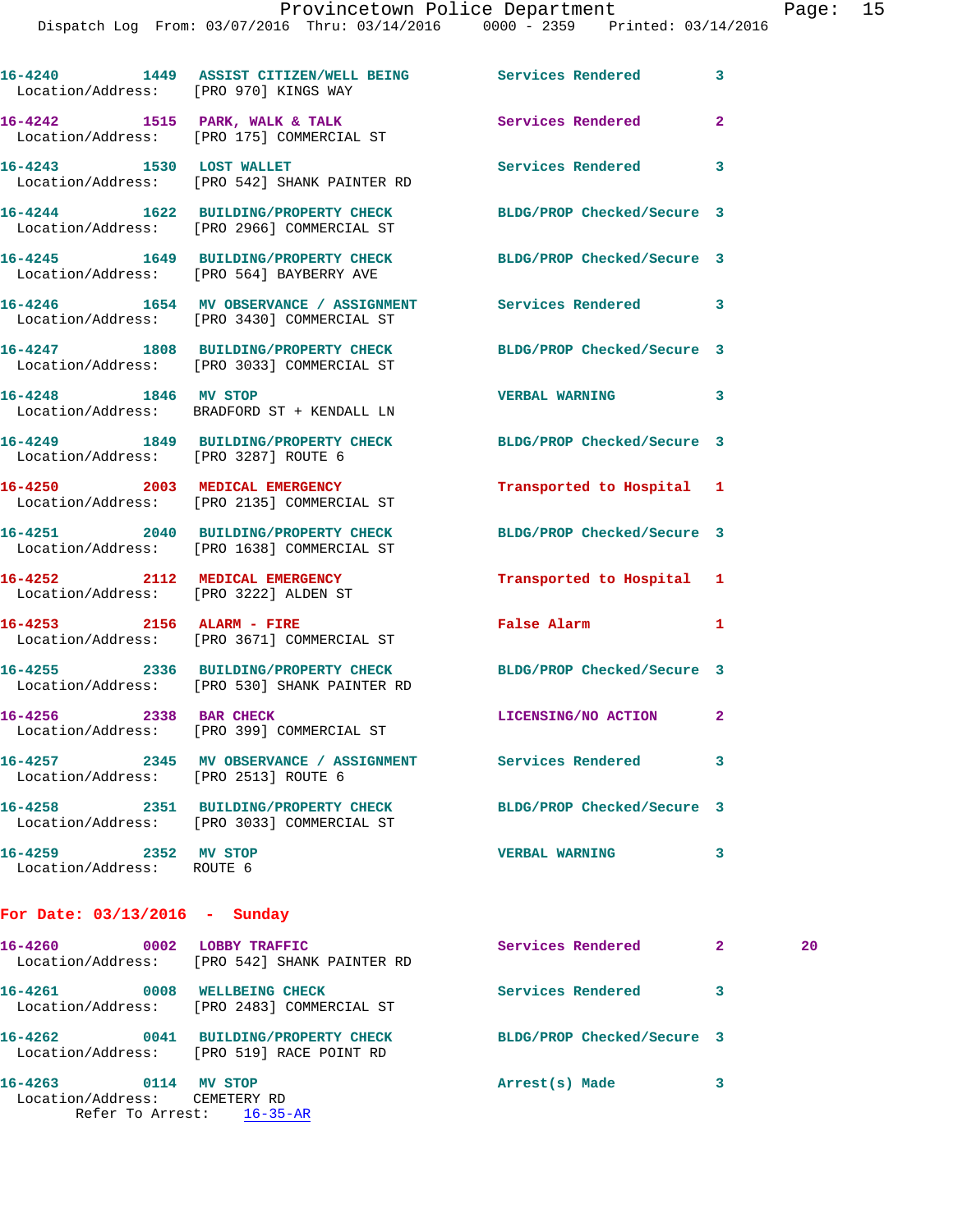|                                        | Provincetown Police Department<br>Dispatch Log From: 03/07/2016 Thru: 03/14/2016 0000 - 2359 Printed: 03/14/2016   |                            |              |
|----------------------------------------|--------------------------------------------------------------------------------------------------------------------|----------------------------|--------------|
|                                        | 16-4264 0138 ASSIST AGENCY / NH STATE PD Services Rendered<br>Location/Address: [PRO 2445] COMMERCIAL ST           |                            | 3            |
|                                        | 16-4265 0753 BUILDING/PROPERTY CHECK BLDG/PROP Checked/Secure 3<br>Location/Address: [PRO 2194] COMMERCIAL ST      |                            |              |
| Location/Address: [PRO 2521] ROUTE 6   | 16-4266 6830 MV OBSERVANCE / ASSIGNMENT Services Rendered                                                          |                            | 3            |
|                                        | 16-4268 0927 BUILDING/PROPERTY CHECK<br>Location/Address: [PRO 564] BAYBERRY AVE                                   | BLDG/PROP Checked/Secure 3 |              |
|                                        | 16-4269 0951 BUILDING/PROPERTY CHECK BLDG/PROP Checked/Secure 3<br>Location/Address: [PRO 447] JEROME SMITH RD     |                            |              |
|                                        | 16-4270 0955 MV OBSERVANCE / ASSIGNMENT No Action Required<br>Location/Address: JEROME SMITH RD + SHANK PAINTER RD |                            | 3            |
| Location/Address: [PRO 94] BRADFORD ST | 16-4272 1005 MV OBSERVANCE / ASSIGNMENT Services Rendered                                                          |                            | 3            |
|                                        | 16-4273 1051 SUSPICIOUS BAGS<br>Location/Address: [PRO 245] COMMERCIAL ST                                          | Services Rendered          | $\mathbf{2}$ |
|                                        | 16-4274 1231 LOST/FOUND PROPERTY<br>Location/Address: [PRO 542] SHANK PAINTER RD                                   | Services Rendered          | 3            |
| Location/Address: [PRO 16] BRADFORD ST | 16-4275 1250 BUILDING/PROPERTY CHECK                                                                               | BLDG/PROP Checked/Secure 3 |              |
|                                        | 16-4276 1301 MV OBSERVANCE / ASSIGNMENT<br>Location/Address: HOWLAND ST + HARRY KEMP WAY                           | <b>No Action Required</b>  | 3            |
| Location/Address: [PRO 2519] ROUTE 6   | 16-4277 1318 MV OBSERVANCE / ASSIGNMENT Services Rendered                                                          |                            | 3            |
|                                        | 16-4278 1339 ASSIST CITIZEN/CASAS<br>Location/Address: [PRO 537] SHANK PAINTER RD                                  | Services Rendered          | 3            |
|                                        | 16-4279 1341 BUILDING/PROPERTY CHECK<br>Location/Address: [PRO 2898] JEROME SMITH RD                               | <b>Services Rendered</b>   | 3            |
|                                        | 16-4280 1349 BUILDING/PROPERTY CHECK<br>Location/Address: [PRO 1638] COMMERCIAL ST                                 | BLDG/PROP Checked/Secure 3 |              |
|                                        | 16-4281 1354 BUILDING/PROPERTY CHECK BLDG/PROP Checked/Secure 3<br>Location/Address: [PRO 3033] COMMERCIAL ST      |                            |              |
|                                        | 16-4282 1410 WELL BEING CHECK<br>Location/Address: [PRO 150] COMMERCIAL ST                                         | <b>Services Rendered</b>   | 3            |
|                                        | 16-4283 1418 PARK, WALK & TALK<br>Location/Address: [PRO 105] COMMERCIAL ST                                        | No Action Required         | 2            |
|                                        | 16-4284 1429 BUILDING/PROPERTY CHECK<br>Location/Address: [PRO 519] RACE POINT RD                                  | BLDG/PROP Checked/Secure 3 |              |
| Location/Address: COMMERCIAL ST        | 16-4285 1522 PARK, WALK & TALK                                                                                     | Services Rendered          | 2            |
|                                        | 16-4286 1533 BUILDING/PROPERTY CHECK BLDG/PROP Checked/Secure 3<br>Location/Address: [PRO 1778] SHANK PAINTER RD   |                            |              |
|                                        | 16-4287 1549 PARK, WALK & TALK<br>Location/Address: [PRO 3908] COMMERCIAL ST                                       | Services Rendered          | $\mathbf{2}$ |
|                                        | 16-4288 1602 BUILDING/PROPERTY CHECK<br>Location/Address: [PRO 2490] PROVINCELANDS RD                              | <b>Services Rendered</b>   | 3            |
| 16-4289 1607 MV STOP                   |                                                                                                                    | <b>VERBAL WARNING</b>      | 3            |

Location/Address: [PRO 1973] COURT ST

Page: 16<br>16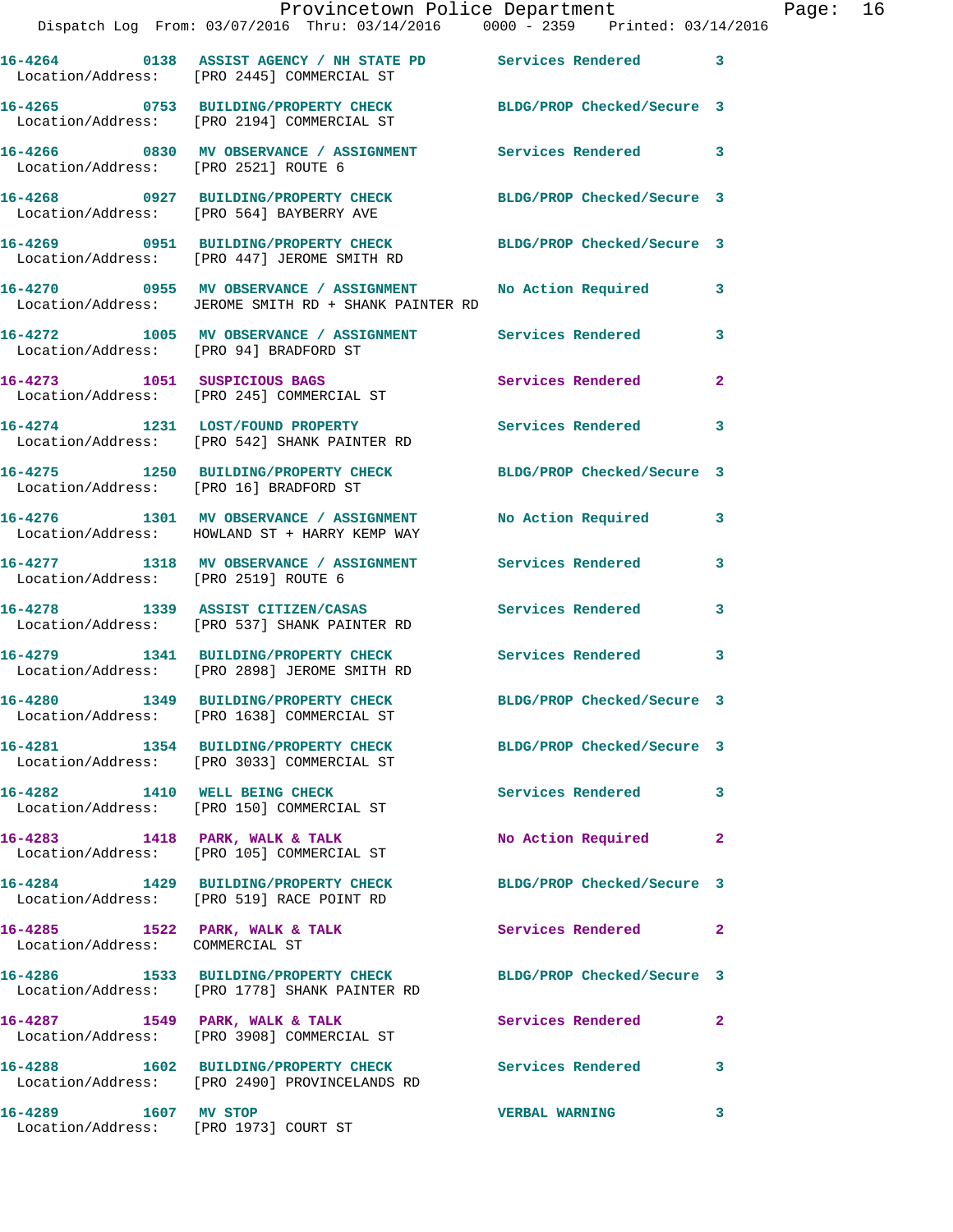| 16-4291 1619 RENTAL SCAM                                       | Location/Address: [PRO 1913] COMMERCIAL ST                                                             | Services Rendered<br>$\sim$ 2 |                |
|----------------------------------------------------------------|--------------------------------------------------------------------------------------------------------|-------------------------------|----------------|
| 16-4290 1620 FOUND GLASSES<br>Location/Address: BRADFORD ST    |                                                                                                        | No Action Required            | 3              |
| 16-4292 1629 MV DISABLED<br>Location/Address: STANDISH ST      |                                                                                                        | Services Rendered             | $\overline{2}$ |
|                                                                | 16-4293 1646 BUILDING/PROPERTY CHECK<br>Location/Address: [PRO 2977] COMMERCIAL ST                     | Services Rendered             | 3              |
| 16-4294 1650 MV ACCIDENT                                       | Location/Address: [PRO 542] SHANK PAINTER RD                                                           | Services Rendered             | 1              |
|                                                                | 16-4295 1658 MV OBSERVANCE / ASSIGNMENT<br>Location/Address: COMMERCIAL ST + SNAIL RD                  | Services Rendered             | 3              |
|                                                                | 16-4296 1726 BUILDING/PROPERTY CHECK<br>Location/Address: [PRO 519] RACE POINT RD                      | BLDG/PROP Checked/Secure 3    |                |
|                                                                | 16-4297 1738 PARK, WALK & TALK<br>Location/Address: [PRO 175] COMMERCIAL ST                            | Services Rendered             | $\overline{2}$ |
|                                                                | 16-4298 1752 MV COMPLAINT/LOCATED M/V<br>Location/Address: COMMERCIAL ST + BANGS ST                    | Services Rendered             | $\mathbf{2}$   |
|                                                                | 16-4299 1758 BUILDING/PROPERTY CHECK<br>Location/Address: [PRO 3033] COMMERCIAL ST                     | BLDG/PROP Checked/Secure 3    |                |
| 16-4300 1800 BAR CHECK                                         | Location/Address: [PRO 3117] COMMERCIAL ST                                                             | Services Rendered             | $\mathbf{2}$   |
| 16-4301 1813 COMPLAINT                                         | Location/Address: [PRO 537] SHANK PAINTER RD                                                           | Services Rendered             | 3              |
| Location/Address: SHANK PAINTER RD                             | 16-4302 1824 MV OBSERVANCE / ASSIGNMENT                                                                | No Action Required            | 3              |
|                                                                | 16-4303 1905 BUILDING/PROPERTY CHECK Services Rendered<br>Location/Address: [PRO 338] SHANK PAINTER RD |                               | 3              |
|                                                                | 16-4304 1934 MV OBSERVANCE / ASSIGNMENT<br>Location/Address: [PRO 94] BRADFORD ST                      | Services Rendered             | 3              |
|                                                                | 16-4306 2006 BUILDING/PROPERTY CHECK<br>Location/Address: [PRO 182] COMMERCIAL ST                      | BLDG/PROP Checked/Secure 3    |                |
| 16-4307 2008 MV STOP                                           | Location/Address: BRADFORD ST + JOHNSON ST                                                             | <b>VERBAL WARNING</b>         | 3              |
|                                                                | 16-4308 2011 BUILDING/PROPERTY CHECK<br>Location/Address: [PRO 3317] CEMETERY RD                       | <b>Services Rendered</b>      | 3              |
|                                                                | 16-4309 2012 BUILDING/PROPERTY CHECK<br>Location/Address: [PRO 3318] CEMETERY RD                       | <b>Services Rendered</b>      | 3              |
|                                                                | 16-4312 2036 BUILDING/PROPERTY CHECK<br>Location/Address: [PRO 2499] RACE POINT RD                     | Services Rendered             | 3              |
| Location/Address: BRADFORD ST                                  | 16-4311 2037 MV OBSERVANCE / ASSIGNMENT                                                                | No Action Required            | 3              |
|                                                                | 16-4310 2039 BUILDING/PROPERTY CHECK<br>Location/Address: [PRO 564] BAYBERRY AVE                       | BLDG/PROP Checked/Secure 3    |                |
| 16-4313 2048 MV STOP<br>Location/Address: [PRO 16] BRADFORD ST |                                                                                                        | <b>VERBAL WARNING</b>         | 3              |
|                                                                |                                                                                                        |                               |                |

**16-4315 2048 BUILDING/PROPERTY CHECK BLDG/PROP Checked/Secure 3**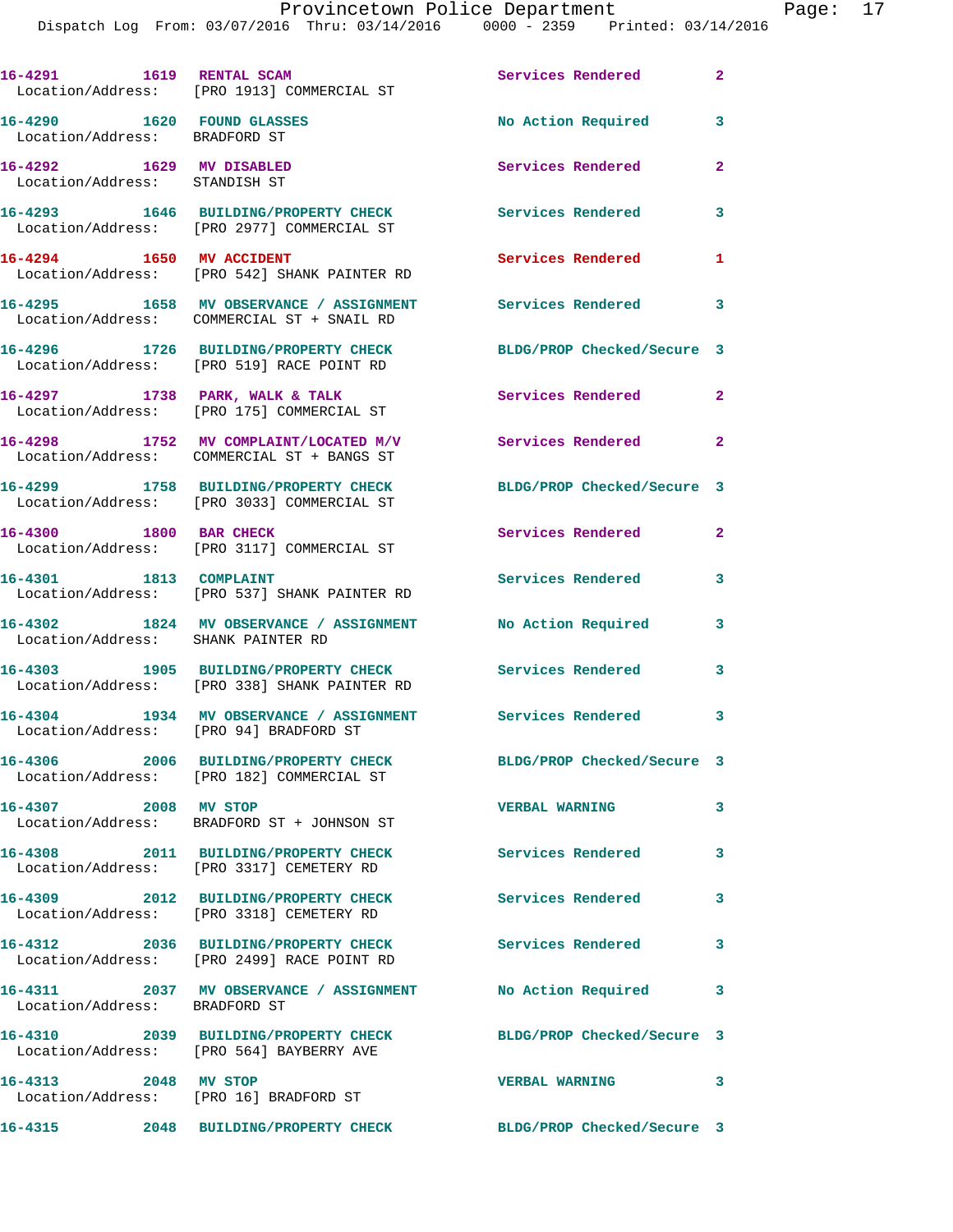|                                      | Provincetown Police Department The Rage: 18<br>Dispatch Log From: 03/07/2016 Thru: 03/14/2016 0000 - 2359 Printed: 03/14/2016 |                         |   |   |  |
|--------------------------------------|-------------------------------------------------------------------------------------------------------------------------------|-------------------------|---|---|--|
|                                      | Location/Address: [PRO 516] RACE POINT RD                                                                                     |                         |   |   |  |
|                                      | 16-4314 2100 BUILDING/PROPERTY CHECK BLDG/PROP Checked/Secure 3<br>Location/Address: [PRO 2966] COMMERCIAL ST                 |                         |   |   |  |
|                                      | 16-4316 2103 MV OBSERVANCE / ASSIGNMENT Services Rendered 3<br>Location/Address: [PRO 2859] BRADFORD ST                       |                         |   |   |  |
|                                      | 16-4317 2114 BUILDING/PROPERTY CHECK BLDG/PROP Checked/Secure 3<br>Location/Address: [PRO 519] RACE POINT RD                  |                         |   |   |  |
|                                      | 16-4318 2120 MV OBSERVANCE / ASSIGNMENT No Action Required 3<br>Location/Address: RYDER ST + BRADFORD ST                      |                         |   |   |  |
|                                      | 16-4319 2156 BUILDING/PROPERTY CHECK BLDG/PROP Checked/Secure 3<br>Location/Address: [PRO 512] PRINCE ST                      |                         |   |   |  |
|                                      | 16-4320 2333 BUILDING/PROPERTY CHECK BLDG/PROP Checked/Secure 3<br>Location/Address: [PRO 105] COMMERCIAL ST                  |                         |   |   |  |
| Location/Address: [PRO 2513] ROUTE 6 | 16-4322 2359 MV OBSERVANCE / ASSIGNMENT Services Rendered 3                                                                   |                         |   |   |  |
| For Date: $03/14/2016$ - Monday      |                                                                                                                               |                         |   |   |  |
|                                      | 16-4321 0000 BUILDING/PROPERTY CHECK BLDG/PROP Checked/Secure 3<br>Location/Address: [PRO 306] COMMERCIAL ST                  |                         |   |   |  |
|                                      | 16-4332 0000 LOBBY TRAFFIC<br>Location/Address: [PRO 542] SHANK PAINTER RD                                                    | Services Rendered 2     |   |   |  |
|                                      | 16-4323 0012 MV OBSERVANCE / ASSIGNMENT No Action Required 3<br>Location/Address: [PRO 2577] BRADFORD ST                      |                         |   |   |  |
|                                      | 16-4324 0028 BUILDING/PROPERTY CHECK BLDG/PROP Checked/Secure 3<br>Location/Address: [PRO 1646] WINSLOW ST                    |                         |   |   |  |
|                                      | 16-4326 0110 MV OBSERVANCE / ASSIGNMENT Services Rendered 3<br>Location/Address: BRADFORD ST + HOWLAND ST                     |                         |   |   |  |
|                                      | 16-4327 0112 BUILDING/PROPERTY CHECK BLDG/PROP Checked/Secure 3<br>Location/Address: [PRO 175] COMMERCIAL ST                  |                         |   |   |  |
| 16-4328 0128 MV STOP                 | Location/Address: BANGS ST + BRADFORD ST                                                                                      | VERBAL WARNING 3        |   |   |  |
|                                      | 16-4329 0227 BUILDING/PROPERTY CHECK BLDG/PROP Checked/Secure 3<br>Location/Address: [PRO 545] SHANK PAINTER RD               |                         |   |   |  |
|                                      | 16-4330 0327 BUILDING/PROPERTY CHECK Services Rendered 3<br>Location/Address: [PRO 2483] COMMERCIAL ST                        |                         |   |   |  |
|                                      | 16-4331 0341 BUILDING/PROPERTY CHECK BLDG/PROP Checked/Secure 3<br>Location/Address: [PRO 444] HIGH POLE HILL                 |                         |   |   |  |
|                                      | 16-4333 0703 BUILDING/PROPERTY CHECK BLDG/PROP Checked/Secure 3<br>Location/Address: [PRO 2543] MACMILLAN WHARF               |                         |   |   |  |
| Location/Address: [PRO 2521] ROUTE 6 | 16-4334 0731 MV OBSERVANCE / ASSIGNMENT Services Rendered 3                                                                   |                         |   |   |  |
| 16-4335 0738 MV STOP                 | Location/Address: [PRO 2513] ROUTE 6                                                                                          | <b>VERBAL WARNING 3</b> |   |   |  |
|                                      | 16-4336 0751 MEDICAL EMERGENCY Transported to Hospital 1<br>Location/Address: [PRO 537] SHANK PAINTER RD                      |                         |   | 5 |  |
| 16-4337 0805 COMPLAINT               | Location/Address: [PRO 2479] ROUTE 6                                                                                          | SPOKEN TO               | 3 |   |  |